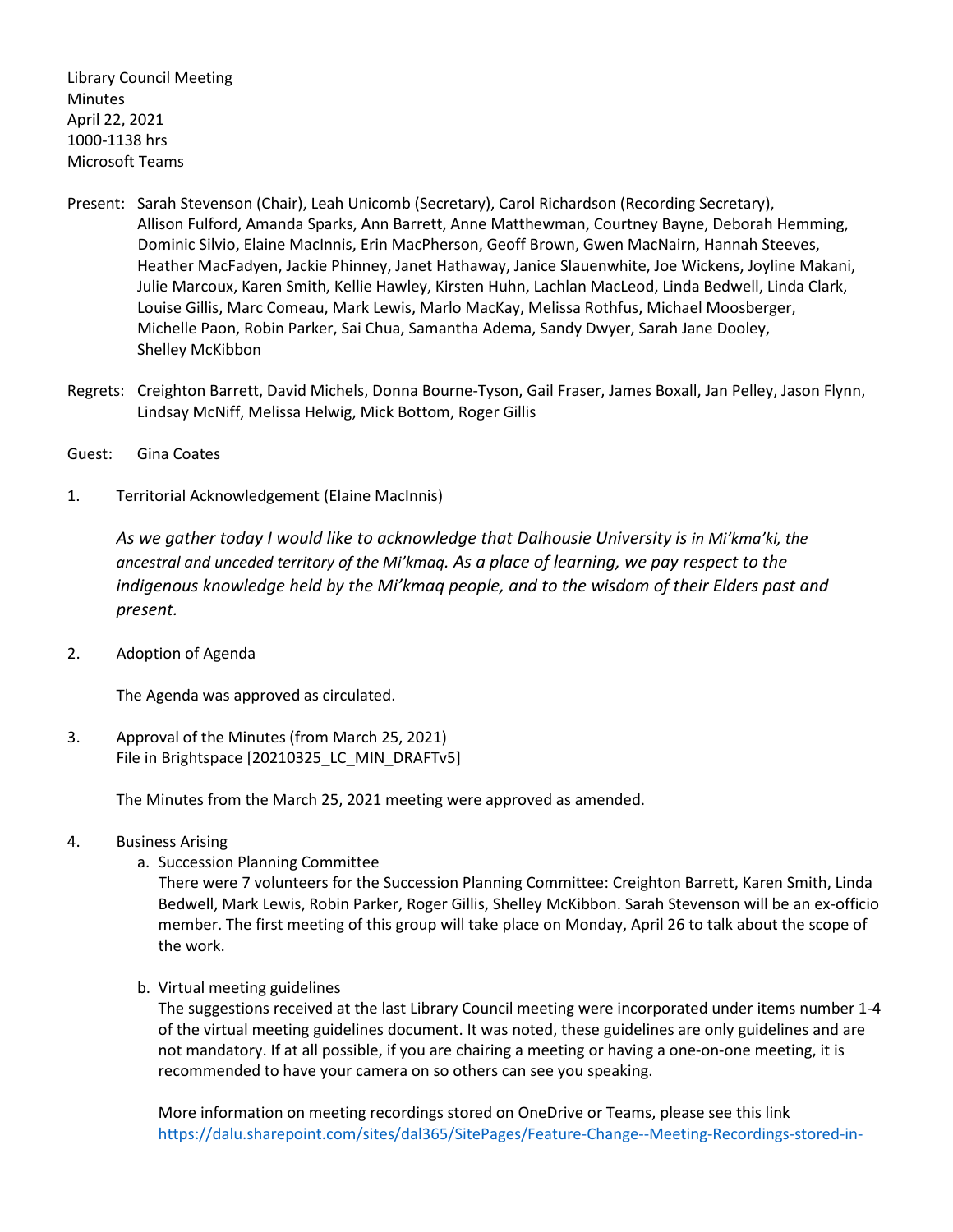[OneDrive-or-Teams.aspx.](https://dalu.sharepoint.com/sites/dal365/SitePages/Feature-Change--Meeting-Recordings-stored-in-OneDrive-or-Teams.aspx) It is worth mentioning that there is a specific retention time of 21 days for recordings in Teams which may not be long enough depending on the recurrence of some meetings. This may be a problem for some groups like Library Council who meet once a month. This will have to be discussed amongst the working committees or groups as well as reviewed from an IT perspective.

It was suggested to note in the agenda to say the meetings will be recorded and by whom.

### 5. Sabbatical Report

Geoff Brown gave a presentation to Library Council on his recent sabbatical leave. The sabbatical concentrated on assessing the Public Domain of the Killam Book Collection in hopes to bring added value to the print collection.

The presentation focussed on the following areas:

- Public Domain in Canada
- Why digitize our public domain collection?
- Assess
- Method to identify public domain items in the collection
- Sample sets
- Detailed assessments
- Results of detailed public domain assessments by LC class and subclass
- Wrap up
	- o Work was exploratory but gives a general idea of how much print collection material could be in the public domain.
	- o Public domain works are valuable and if digitized could increase use of the collection.
	- o Work could be extended to collections in the other Dal Libraries.

### Questions and Comments:

*This information would be very useful for Document Delivery. Could a quick analysis of a given title be done if we wanted to provide a full copy or a large portion, given the criteria?*

More guidance for doing it quickly could be provided from the Copyright Office with Roger Gillis and Lachlan MacLeod. Geoff's work on this project is more along the lines of getting in front of it.

*What are the next steps?* 

- Finding out if there are any colleagues interested in pursuing this with Geoff eg. Law Library
- How would we get into the practical aspects of digitization?
- How do the workflows work if there is interest?

*Archives digitization requests are demand driven. If we had the public domain material assessed in advance of the request coming in, it would be like a patron driven acquisition, it could trigger the material to be digitized so its in the public domain. It was noted, that if Archives gets a request to digitize material, one of the requirements is to keep a copy in AtoM so it is linked to the description. Then when someone is looking for that material, they see the digital copy. If we want to continue doing this on a broader scope, it could be built into the job description of the Digitization Coordinator.*

*Open Refine is an amazing tool. What is your background with Open Refine and how hard was it to make the scripts work?*

You don't need to know how the scripts work upfront. There is a bit of learning with Open Refine eg. installing the software etc., but once you are in there and develop the workflows, it shows you the scripts behind the scenes. The work is transferrable.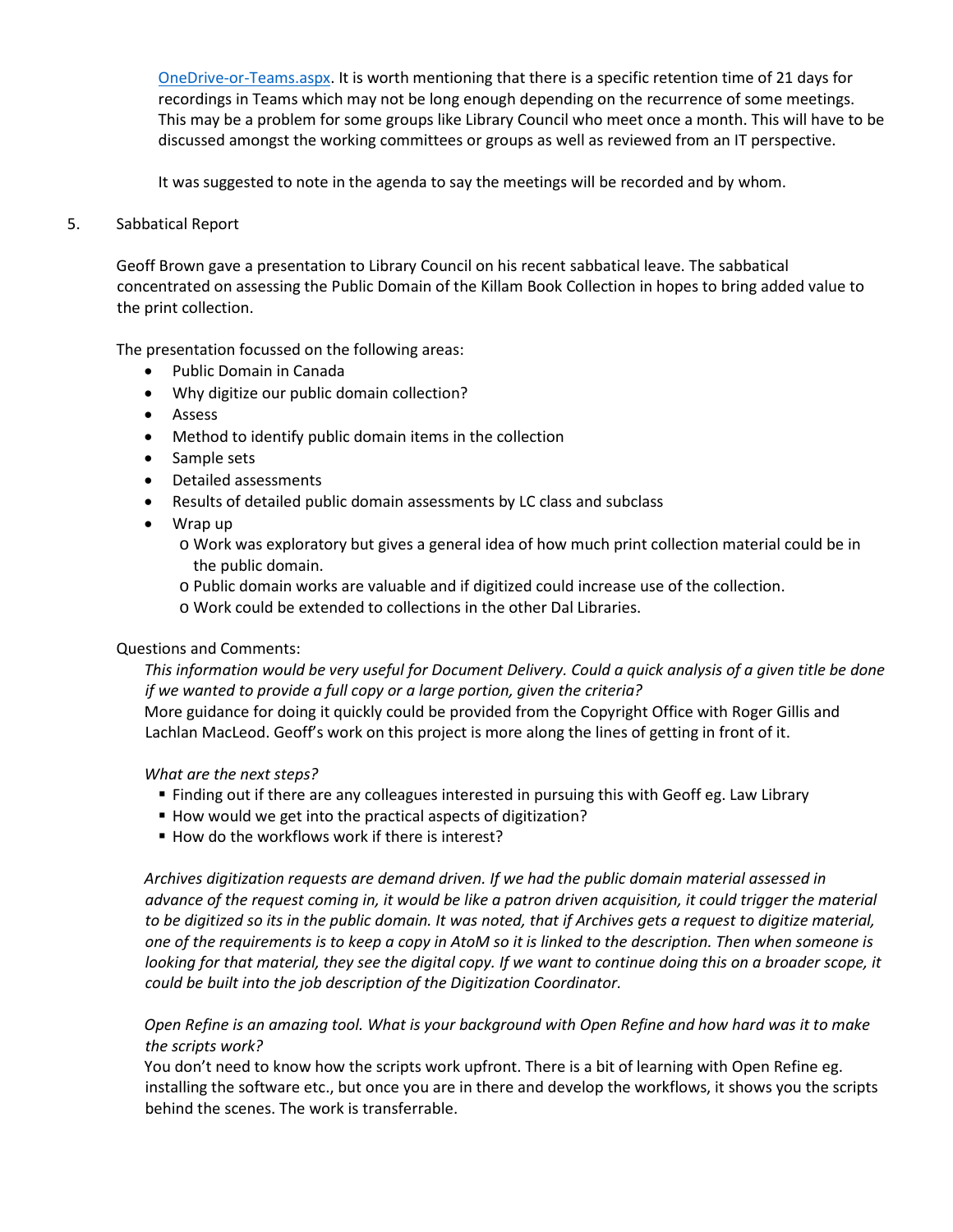*Are there instances where the heirs of an author still own the rights and maintain them eg. Lucy Maud Montgomery. Sometimes you hear about the heirs challenging the uses of their published books. Does that occur and is that something we have to think about?*

Works still enter the public domain. Its based on the death date of the author. That is really the date you are concerned with. Copyright eventually expires for everything.

6. Senate Representative

To date, there haven't been any expressions of interest from Library Council members to be the representative on Senate for the Dalhousie Libraries. Thank you to Jackie Phinney for being our rep, serving the past 3 years and to Robin Parker who was the library rep previous to Jackie. Dominic Silvio is also currently on Senate as a rep for the Black Faculty and Staff Caucus. All three are happy to answer any questions you have so don't hesitate to send them an email. It was noted, Kevin Hewitt will be stepping down as Chair and Louise Spiteri will be the interim Chair for the coming year. Shelley McKibbon volunteered to be the Libraries' Senator. It was agreed to keep nominations open until Wednesday April  $28<sup>th</sup>$  in case there were further nominees as a result of today's discussion with Jackie and Robin about the workload and rewards of being a Senator.

# 7. Matters of Report:

a. Highlights from the Senate Report

The Senate Report can be found on Brightspace [April 22 2021] 20210422\_LC\_RPT\_SEN It was noted, the report is shorter this month due to in-camera items that could not be reported on.

### b. SLT reports to Library Council:

| Ann Barrett            | Anne Matthewman    | Donna Bourne-Tyson |
|------------------------|--------------------|--------------------|
| <b>Elaine MacInnis</b> | Janice Slauenwhite | Janet Hathaway     |
| Marc Comeau            | Marlo MacKay       | Michael Moosberger |
| Michelle Paon          | Sandra Dwyer       | Sarah Stevenson    |

#### Questions:

### Sarah Stevenson

*It was mentioned about the end of year and money to spend and a wish list and items that were able to be purchased. Is there a list of those purchases somewhere?*

The big purchase is the American Chemical Society Journal Backfile. There were also a number of purchases made in the summer with carry forward money. Heather will send the path to the wish list so members can view it.

c. Round Table reports:

| Amanda Sparks  | Joe Wickens        |
|----------------|--------------------|
| Joyline Makani | <b>Karen Smith</b> |

These reports can be sent in writing to the Secretary in advance of the meetings.

### Amanda Sparks

- Happy NSGEU local 77 resolved their contract with the university and have staff on site.
- Have a new staff member Simone Lewis. Simone is a NSCC graduate and is replacing Nellie Clyke while she is on a leave of absence.
- Have been onsite to make sure everything is running smoothly.
- Staff have been continuing to work on the basement weed project and will be resuming the reference weeding discard project.
- Getting a steady stream of incoming and outgoing Novanet Express.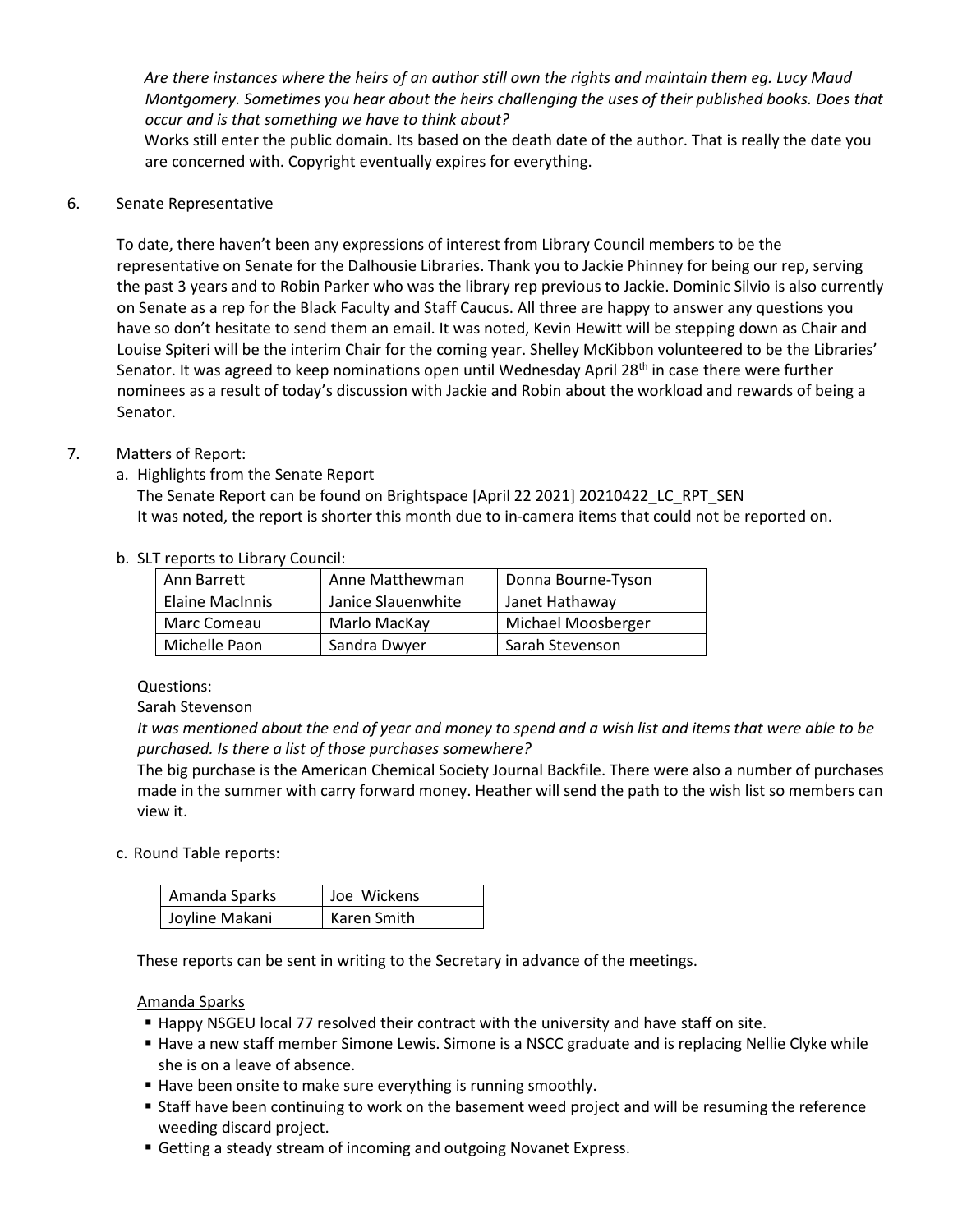- **There have been new service requests to use the microform readers.**
- Research workstation has been booked at least once a day.
- Attended a mindful meditation session. Very relaxing.
- **Participated in the hiring of the evening and weekend supervisor at the Law Library.**
- Attended a session Enhancing Digital Access to Course Library Material for an eReserve platform.

### Joe Wickens

- Hired an NSCC student, Becca Davidson to backfill Kellie Hawley's position. This is a good time for Becca to be trained since it's a slower time of year.
- Had an all Dalhousie Libraries Document Delivery meeting recently.
- Chairing the CAUL Resource Sharing Committee meetings and planning the Annual General meeting.
- Attended a session Enhancing Digital Access to Course Library Material. A presentation on Rapid ILL was given during this session. It was noted, Rapid ILL has been very important especially during COVID. It's a great service.
- Will be participating in the Libraries Town Hall next week to give a presentation on Document Delivery.

# Joyline Makani

- **Lots of teaching and student engagement activities.**
- Involved in a number of professional and academic service and research activities. The highlights include:
	- o Serving as the chair for the Faculty of Computer Science Special Appointments Committee.
	- o Being an Instructor in the Academic Leadership Certificate Program. Recently completed the sessions for participants from Academic Institutions all over Canada. Next will be the Dalhousie Academic Leadership certificate workshops running online from May 3 - June 25 (followed by 4.5 days of F2F learning scheduled on Fridays in Fall 2021).
	- o Involved in graduate student supervision work as an External Examiner of Masters of Arts and Economics theses..
	- o Participating as an external member of the Ryerson University Library Promotions Committee.
	- o External referee for the York University Promotion and Continuing Appointments Committee.
	- o Appointed and now serving on the Board of Directors of the Canadian Council of Small Business and Entrepreneurship.
	- o Appointed and now serving as an associate editor for the Journal of Information and Knowledge Management.
	- o Serving for the 3rd time on the Social Sciences and Humanities Research Council of Canada Insight Development Grant Adjudication Committee.
	- o Facilitated 5 leadership training workshops for the Nova Scotia Public Service Commission.
	- o Publication of a chapter in a book entitled "Knowledge Governance and Learning for Organizational Creativity and Transformation" (Forthcoming, Spring 2021).
	- o Invited to present our Virtual Teams research findings to the DPMG Group and various other departments at Dalhousie.
	- o Presented a paper at the International Conference of Knowledge Management held from December 3-5 and have since submitted the paper for publication.
	- o Successful in getting a number of research grants, including Mitacs Accelerate funding (\$110,000) (together with Dr. Pawan Lingras.SMU, Dept. of Mathematics and Comp Science) and a SSHRC Partnership Engage Grants award of \$25,000.

Karen Smith

- Tackling the wall of CDs. So far completed popular music section and reduced 2,000 CDs by one-third by sorting and appraising.
- President of the Bibliographical Society of Canada. This is an active council with 22 members. They are busy with many issues including social justice.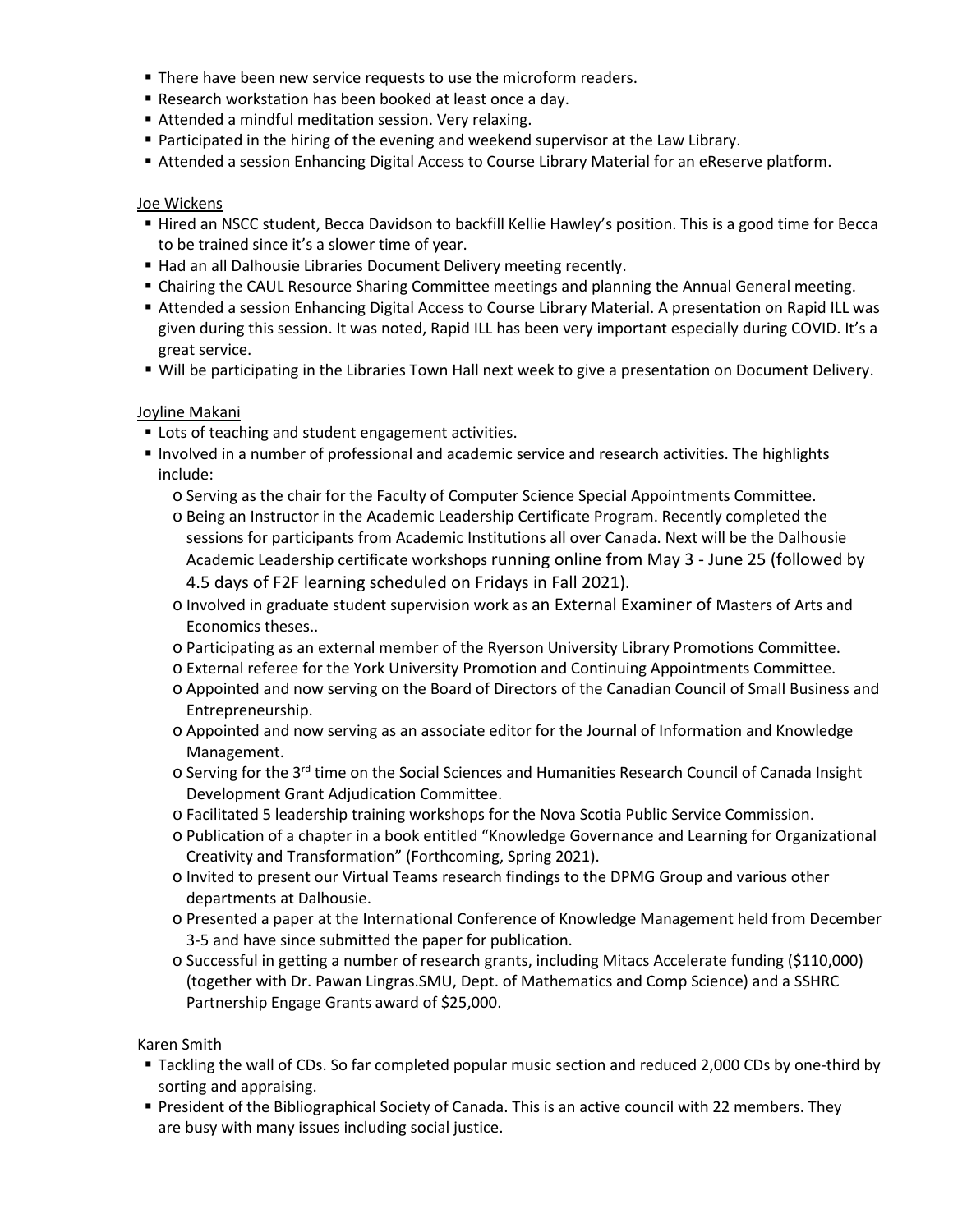- Work on the Academic Development Committee within FASS has been busy with course work for students.
- **Doing onsite work to provide materials for Special Collections requests.**
- 8. Other Business

The Terms of Reference for Library Council will be on the agenda for next month to tidy up some areas in the document.

Gina Coates will be backfilling Kellie Hawley while she is on medical leave so Gina will be attending Library Council in Kellie's absence.

Suggestion for the Round Table - share what people are doing to take care of themselves during Covid.

9. Adjournment

Next Meeting: Thursday, May 27th, 1000-1200 hrs on Microsoft Teams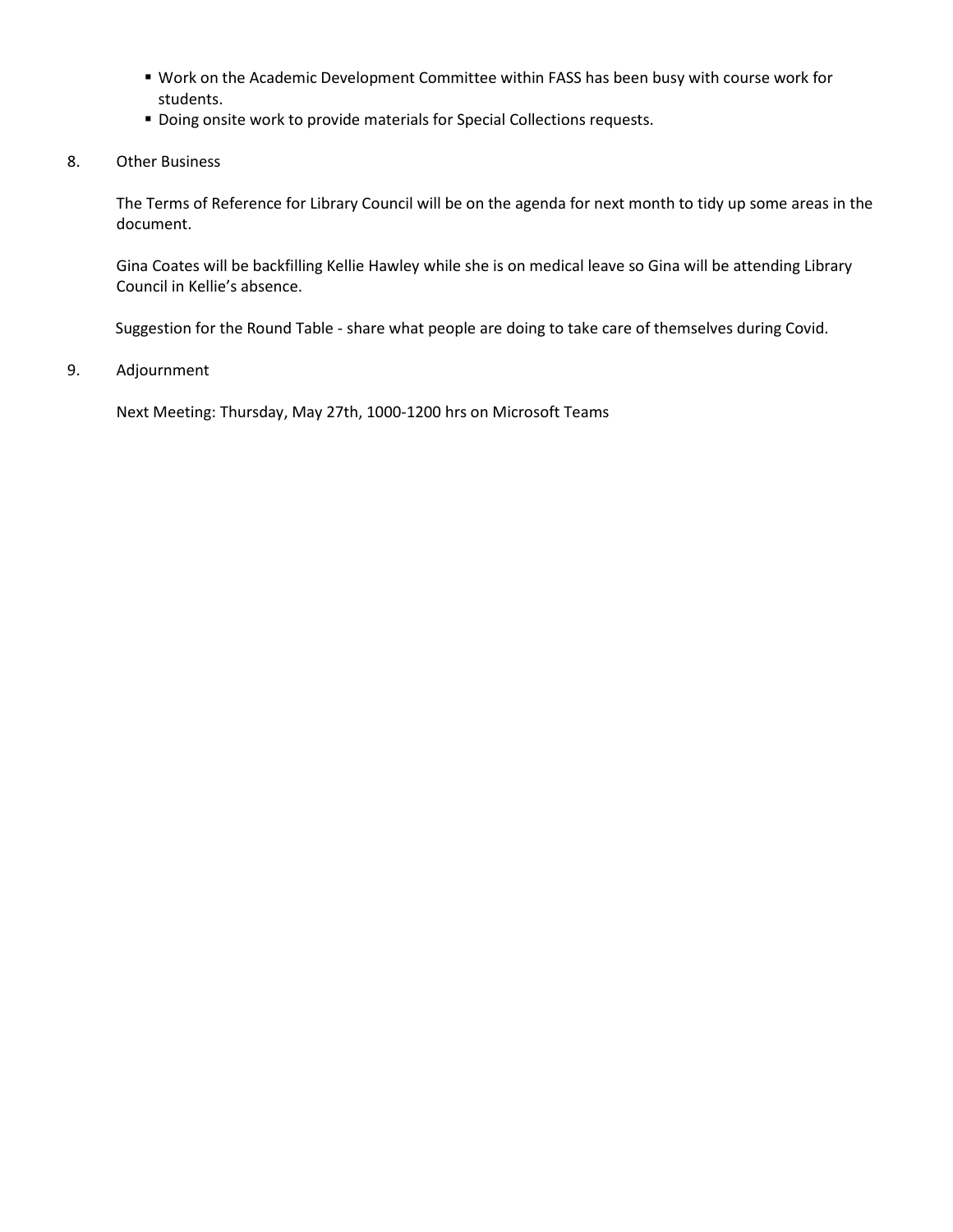# **W.K. Kellogg Health Sciences Library | Scholarly Communications Highlights for Library Council, April 2021**

# **Kellogg Health Sciences Library:**

- o **Staffing News:** 
	- Intern Supervisors: Shelley McKibbon and Jackie Phinney will be co-supervising interns this year at the Kellogg.
	- **•** Robin Parker is back from leave. Many thanks to Louise Gillis for filling in for the last three months.
- o **Refresh of the Systematic Review LibGuide**: A group of interested liaisons have met to discuss a major refresh of the popular [Systematic Review Libguide.](https://dal.ca.libguides.com/systematicreviews)
- **Covidence Training webinar:** The vendor will be offering a training session on April 20<sup>th</sup> at 1:00-2:00 ADT [Registration](https://register.gotowebinar.com/rt/6758389427022755598) is open. This session includes a live demo providing an overview of the systematic review workflow, review types supported and time saving tips with templates and extraction.
- o **Forthcoming Evidence Synthesis Session**: Robin is planning a session for library staff in the coming months on evidence synthesis. Stay tuned for more details!
- o **Access to Evidence-based Research for Unaffiliated Healthcare Providers and Policymakers:** The completed report is now available at:<http://hdl.handle.net/10222/80317>
- o **SSHRC Knowledge Synthesis Grant:** Robin is a co-investigator on a successful SSHRC Grant with researchers from Medical Education and CLT (Anna MacLeod, Paula Cameron, and Brad Wuetherick) to do a scoping review looking at online delivery of UGME curriculum.

# **Scholarly Communications:**

- o **Open Research Committee:** This campus-wide committee will be meeting for the second time on Monday April19th.
- o **OER Grant Application Review:** The OER Group has reviewed the Dalhousie OER grant applications and will announce the successful projects very soon. The eight projects submitted this year were all very strong.
- o **SIM Practicum Student - OER and Preprints Projects**: Melissa R will be supervising a SIM practicum student this spring and the student will focus on a review and refresh of the OER LibGuide. The practicum student will also put together a LibGuide page and Quick Guide on preprints.
- o **ACP News:** The announcement has gone out to the Dalhousie community about the transformative agreement with SAGE that provides 40%-100% Article Processing Charge (APC) discounts. There has also been an agreement through CRKN with Elsevier for a discount on the article publishing charge of 20% - some of the practical details still need to be worked out[. For these and other APC discounts check the Open Access](https://dal.ca.libguides.com/open_access/apc)  [LibGuide.](https://dal.ca.libguides.com/open_access/apc)
- o **Research Commons Initiative:** Activities continue and we are in the final stages of designing the main landing page which will incorporate and revise the existing [Research page](https://libraries.dal.ca/research.html) on the Libraries website.
- o **UNIWeb Administrators Spring Meeting:** The spring meeting was held on April 15th. Activities in the past few month include:
	- **•** Incorporation of course codes and titles provided by the Registrar's Office,
	- **Testing of the Management Annual Report**
	- **•** Training sessions for Engineering
	- Exploration of integration of ORCiD into UNIWeb
	- Discussions with Kirk Feindel about UNIWeb and equipment inventory

Respectfully submitted, Ann Barrett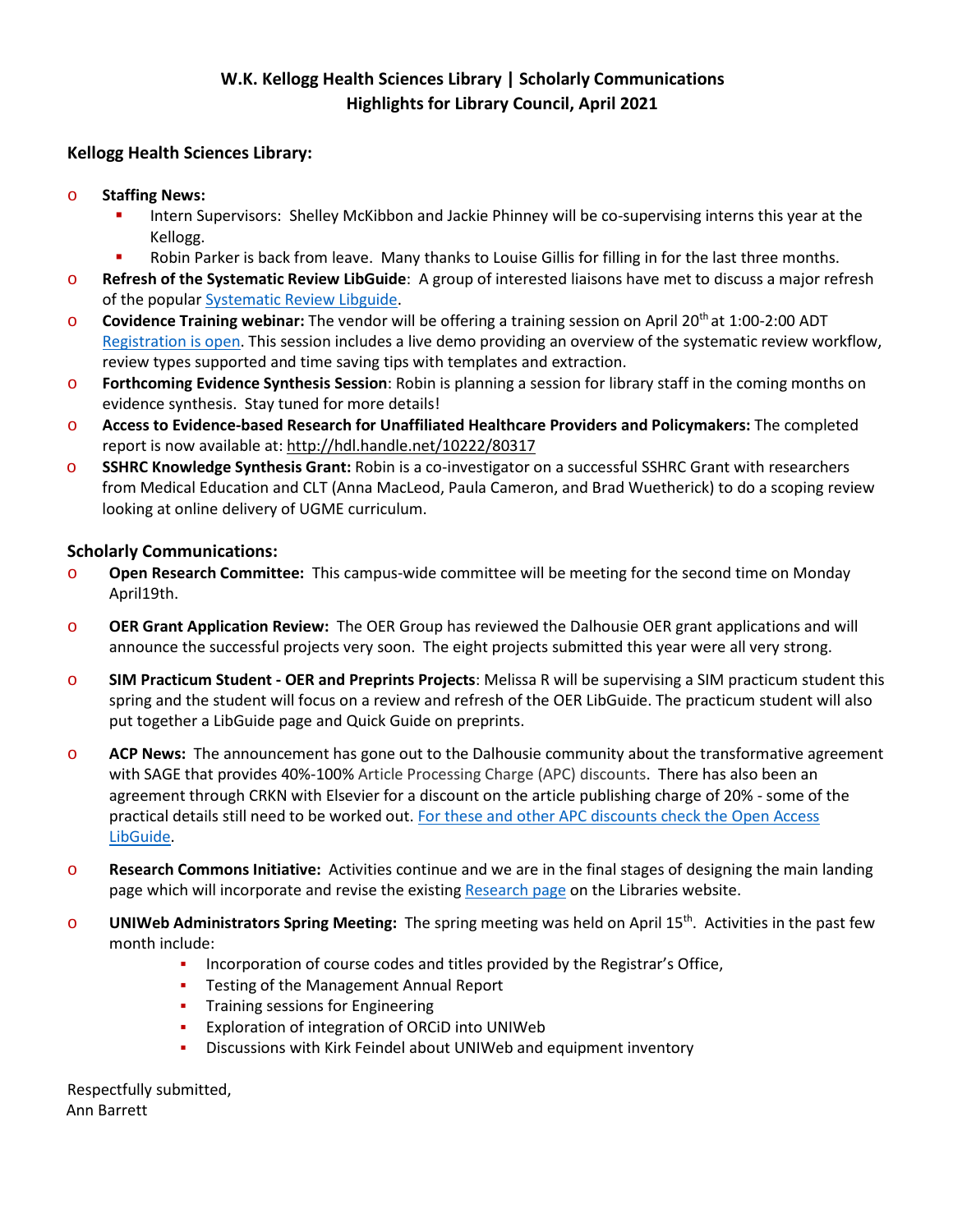### **Report to Library Council Anne Matthewman –April 2021**

### **AD Learning and Teaching**

# ADAC

ADAC met on April 7th and will meet again on the 21st. There were two main topics of discussion on the  $7<sup>th</sup>$  – holistic evaluation of teaching and planning for onsite classes in the fall. There is a report on holistic evaluation of teaching going to the Senate. Holistic evaluation of teaching includes peer evaluation, compilation of teaching dossiers, and student reviews of instruction (SRIs). The report recommends changes to SRIs to make them more useful.

The University is working with the Health Department and Labour and Education to ensure that the return to classrooms in the fall is safe. This includes directional signs, wearing of masks, physical distancing wherever possible, and the hope that most people will be vaccinated at that point. It is likely that non-traditional spaces such as the McInnes Room will be used for classroom space as well as some off-campus sites such as theaters.

# OER

The committee has met and decided on the recipients of the OER grant that is sponsored by the Libraries and CLT. The recipients have been notified and there should be a public announcement soon. There will be another round of OER grants in the fall.

# Accessibility – Teaching and Learning Committee

This committee has been meeting and recently sent out a survey focussed on needs for accessibility in teaching and learning. The Chair of this committee, Brad Wuetherick, will be leaving Dalhousie at the end of April so the committee will be getting a new Chair. At the most recent meeting we had a presentation from Ivonne Paez-Rueda and Siobhan Evans about accessibility in the employment process. There is often a disconnect between acknowledging peoples' disabilities and actually providing the accommodation that they need.

### Team

The Learning and Teaching Team is focussed largely on Research Bootcamp and WILU right now as they will be happening in May and June. Enrollment for the Bootcamp is very healthy.

### **Dunn Law Library**

At our recent staff meeting, our intern, Ilana Luther, presented her project on providing legal information in public libraries. It is clear that public libraries have a variety of material (much outdated) and levels of knowledge in helping patrons find legal information. There are training opportunities for academic law librarians!

We have received permission from RTC to have our NSGEU staff onsite for 4 days a week with one day of remote work. We expect this to expand to 5 days over the summer depending on the course of the pandemic. This is to facilitate the types of work better done onsite.

Our summer student, Annelise Benoit will start with us at the beginning of May. She will assist at the service desk and work on a number of projects including further development with BePress.

The school recently held a townhall for faculty regarding fall scheduling class scheduling. For the law library, this affects those librarians teaching the research portion of Legal Research and Writing.

Every year the Law School fills out a lengthy report for the Federation of Law Societies. Within this report there is a section on the school's law library. With assistance from Linda Clark and Lisa Drew, I recently completed the latest version of this section. The report tracks budget figures, staffing changes, and new developments in acquisitions and service offerings. This year I noted the effect of the pandemic on collections and on library services.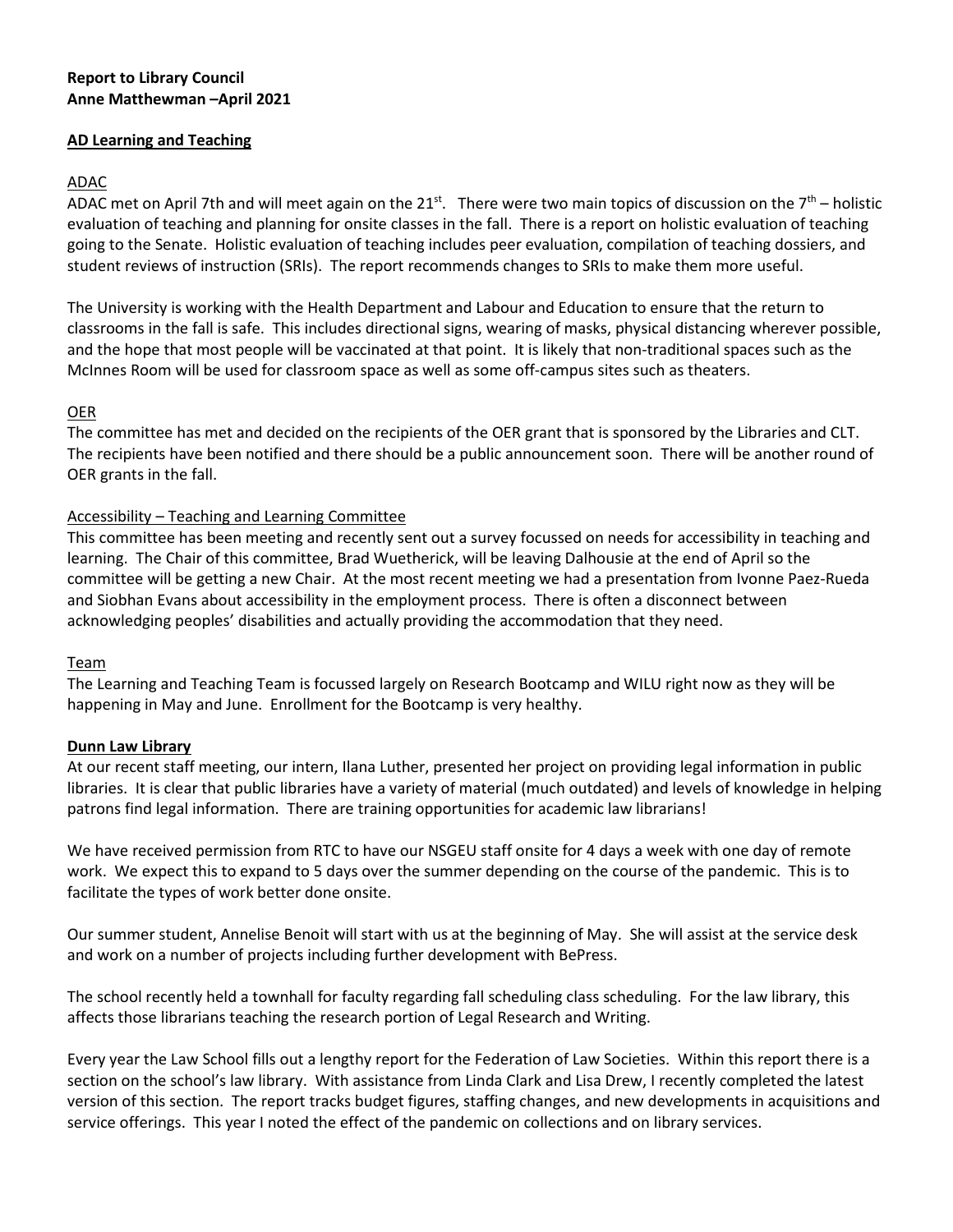# **Library Council Update – Dean of Libraries Selected April 2021 Highlights**

# **Within Dalhousie**

- With my report I am including the latest draft of the University's Digital Strategy which was reviewed by the Board of Governors this week, and approved by the DS Steering Committee on April 9<sup>th</sup>. Consultations continued, with the School of Information Management, the senior managers in Ancillary Services, and Deans' Council. I welcome your comments and suggestions on this draft.
- The Board of Governors will be reviewing the Strategic Plan this week and is expected to approve it, for a May general release. This will be the starting point for the Libraries to consider our next plan, mapping onto the University's plan and the Digital Strategy.
- There is a Student Learning Journey initiative underway, with executive sponsorship from the VP Admin & Finance, with involvement from the Registrar's Office, ITS, the Libraries, the Provost's Office, Student Affairs, and other units. The goal is to significantly streamline processes and systems to make the student experience more seamless from start to finish. Marc and I are representing the Libraries.
- The Libraries have a new Advancement liaison, Siobhan Doherty, who takes over from Lori Ward. It has been a pleasure working with Lori, who continues with Advancement, and we look forward to working with Siobhan, who has previous Advancement experience with libraries at the University of Calgary.
- With input from Marc, I submitted a SIF proposal for online teaching and peer evaluation software, captioning and course building temporary staff, and other online learning requirements. I also prepared a SIF proposal for a Digital Strategy Project Manager, to work out of the Provost's Office, reporting to Chris Moore who is covering the Vice-Provost Planning & Analytics portfolio until there is a new appointment. Your suggestions are welcome for SIF proposals for the next round in the fall.
- On March 30<sup>th</sup> we held the Milestone Event for Dal Libraries staff serving between five and 45 years we are so grateful for the dedication and valuable contributions of all staff and it is wonderful to have the opportunity to honour and thank our co-workers at this milestone points. Congratulations to all of the recipients and special thanks to Dianne Landry for 45 years of exceptional service. Thank you as well to Marlo, Janice, Sandy and Nellie for organizing the event and mailing out the certificates and gift cards.
- At the regular SLTC meeting I presented the Libraries' Annual Report [https://issuu.com/dalhousieuniversity/docs/dal\\_libraries\\_annual\\_report\\_2019\\_20\\_digital](https://issuu.com/dalhousieuniversity/docs/dal_libraries_annual_report_2019_20_digital) and the work going on in the Libraries on so many fronts received very positive feedback from SLTC members. Thanks so much to everyone for your work, which is greatly appreciated by our user community.

# **Consortia, Associations and Boards**

- The recipients of the Atlantic OER's OER grants were announced by CAUL-CBUA and included one award to Dal professor Linda MacDonald<https://atlanticoer-relatlantique.ca/news/> .
- Planning for the next round of Strategic Planning for CAUL-CBUA is underway, and the process will commence this summer or early in the fall.
- Spring meetings for CARL, CAUL-CBUA, IATUL, CNI, LAC-BAC and many other organizations are being held virtually, and some announcements for fall meetings to remain virtual (CARL, CRKN) have been made.
- The NDRIO Board met on March 25<sup>th</sup> for the quarterly meeting; transitions into NDRIO have moved beyond the Portage team, now successfully onboard, to the Compute Canada and regional affiliate teams, and that will take the better part of a year to plan and implement. There was also a well-attended members' meeting, to which voting members and the alternates are invited from each member institution.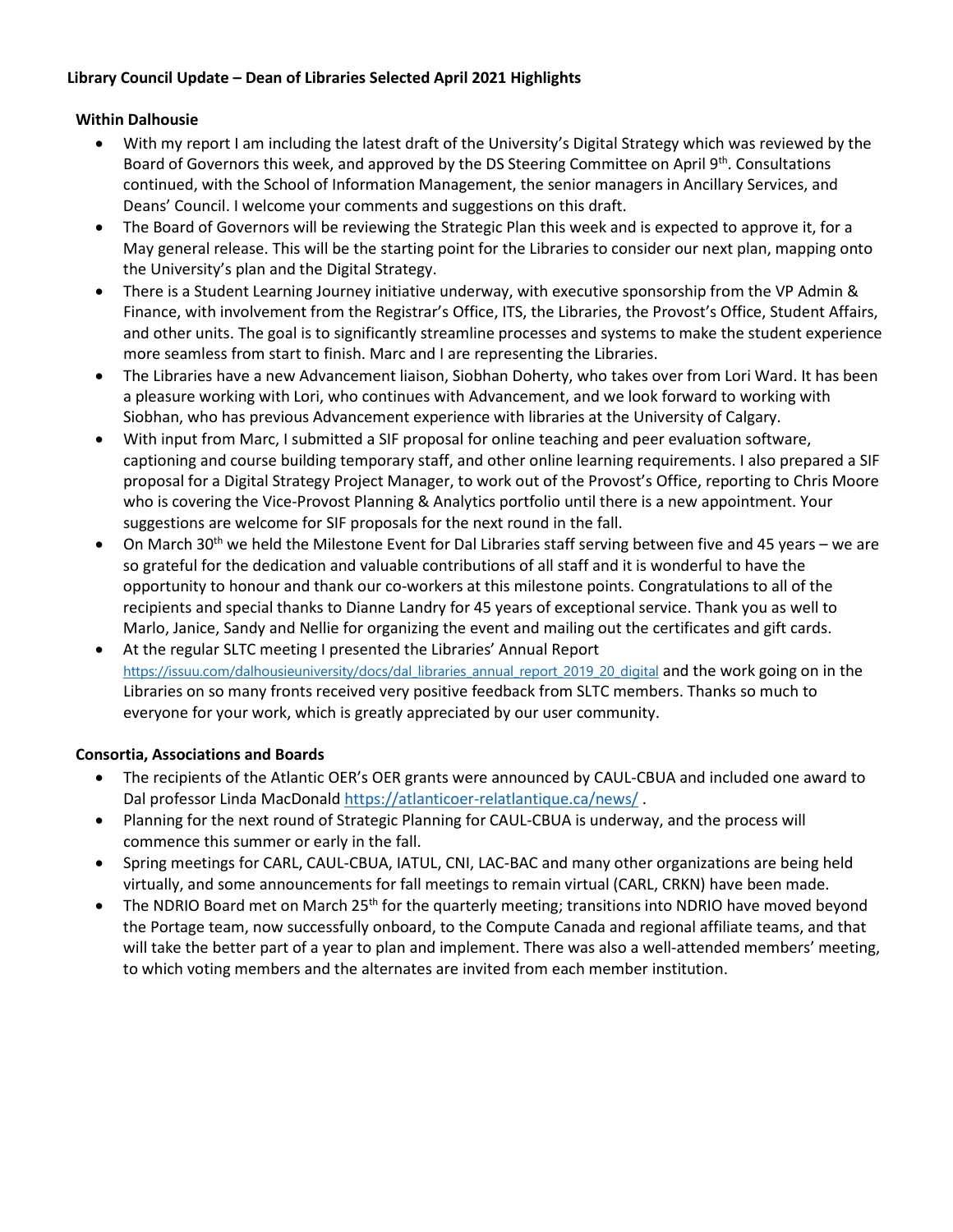# **AD Library Services & Head, MacRae Library Report for Library Council April 2021**

**Access Services and SEET** – The majority of Access Services staff have returned to working fulltime hours in the Library, as of April 5<sup>th</sup>. Special exam hours were put in place for both the Killam Library and the MacRae Libraries. In response to a comment received through our Feedback button, we also expanded the hours of the WMLC to match those of the Killam, since the study rooms in that space remain in high demand. We'd like to say a special thank you to the staff that worked the extra shifts during this time. Also in response to feedback, we are allowing students to book a third time slot per day, if there is space available upon arrival that day. The Spring/Summer hours finalized for all sites and we are now looking towards the fall. One of the things we'll be examining is other options for contact tracing. Janice, Sandy and I will be meeting with FM and Security to discuss further.

Alumni Services is no longer producing Alumni Cards so we are directing alumni to our [OCB registration](https://libraries.dal.ca/borrow/library-cards/ocb-cards.html) information and have changed the wording on our website to reflect this. We will be meeting with Alumni Services to discuss solutions to address the elimination of the Alumni card for library services.

We have been contacted by a few of our International Baccalaureate schools about access to the library for the IB students who will be working on their extended essays. We expect to expand access to our Research Workstations for these students in the next couple of weeks, in addition to Curbside service.

**Assessment -** Along with processing feedback comments, Linda has completed two reports based on the Killam question slips and touchstone tour studies. The Highlights and Recommendations report is currently with Sarah Stevenson and Elaine MacInnis as a preview before submission to SLT and will be shared with all Killam librarians and staff (and others if interested). Recommendations based on findings include some redesignation of spaces in terms of naming and quiet policies, a directory of study spaces, adjustable furniture, laptop stations and more. While some of these recommendations are budget-dependent, data gathered through these and previous studies have the potential to vouch for one-time funding. (L. Bedwell).

**Copyright –** Consultation on various copyright issues with students, staff, faculty continues to be steady, with a start on copyright clearance e-reserve requests for summer and spring terms. The Canadian United States Mexico trade agreement (CUSMA) [consultation regarding the Public](https://www.ic.gc.ca/eic/site/693.nsf/eng/00188.html)  [Domain extension](https://www.ic.gc.ca/eic/site/693.nsf/eng/00188.html) in the Canadian Copyright Act has come and gone. Here are a few examples of some of the responses to the consultation from the Library and Archives Sector: [Submission from CARL/CFLA,](https://www.carl-abrc.ca/wp-content/uploads/2021/03/CFLA-CARL_Joint_Response_to_Consultation_on_Copyright_Term_Extension.pdf) submission fro[m the Canadian Council of Archives.](https://archivists.ca/News/10248717) Many other groups have also made submissions as well. This [short podcast from Michael Geist's](https://www.michaelgeist.ca/podcast/episode-78-jennifer-jenkins-on-what-copyright-term-extension-could-mean-for-canada/) *LawBytes* podcast highlights the issues at stake in the Public Domain extension:

The *York v. Access copyright* case will be heard by the Supreme Court of Canada on May 21st. The outcome of the case will have significant implications for fair dealing in the Educational Sector, although the judgement from the court may not be rendered for some time after hearing the case in May.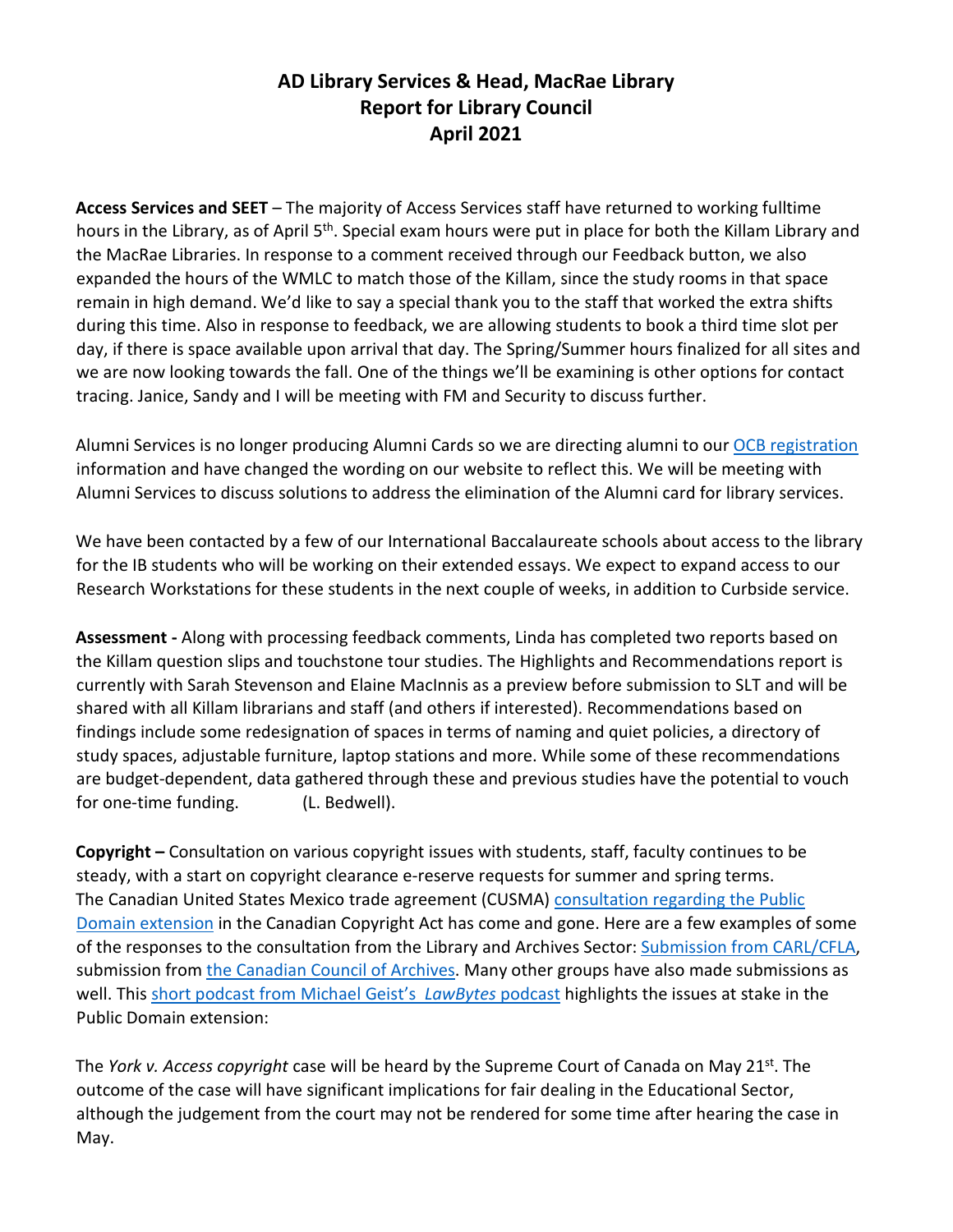We have been working on formulating a self-directed course for copyright based on the CARL copyright [modules](https://www.carl-abrc.ca/influencing-policy/copyright/opencopyrightcourse/) and [Opening up Copyright modules](https://sites.library.ualberta.ca/copyright/) from the University of Alberta.

Have prepared a copyright online module for the upcoming [Research Bootcamp sessions.](https://dal.ca.libguides.com/c.php?g=257260&p=5174508#s-lg-box-16271571) The module is geared towards graduate students, but feel free to sign up for the copyright session (and other sessions!) if interested .

We have continued to hold monthly online copyright instructional sessions about Copyright and online learning - the most recent one being held on April 15. (R. Gillis)

**Data & GIS Services –** Census Day in Canada is May 11, 2021. However, the online census questionnaire starts on May 3, 2021. This important activity is conducted once every five years.

We want to acknowledge the generous support from Esri Canada to reward outstanding student projects, posters and apps. Dalhousie recommended one GIS Scholarship Recipient and three GIS Award Recipients. This activity involves student participation and judging time from our GIS instructors.

Our DLI subscription to access StatCan datasets was renewed. This includes the postal code conversion files. Newer versions of PCCF and PCCF+ (7D) are now available. Preliminary COVID-19 microdata (from Jan 15, 2020 through Apr 4, 2021) is also available. The total case count described is 964,821. The newest PUMF from the *Canadian Perspectives Survey Series 6: Substance Use and Stigma During the Pandemic* is now available from SDA@CHASS.

*\*Note to LibGuide owners: Statistics Canada no longer supports Nesstar. It has been their statistical interface to view DDI compliant metadata on microdata and download datasets. It's in the process of being retired and is currently experiencing frequent server interruptions. Users should instead access Statistics Canada microdata via [SDA@CHASS](https://dal.ca.libguides.com/sdachass) (for Dal only) or [FRDR's StatCan](https://www.frdr-dfdr.ca/discover/html/discovery-ui.html?q=*&Collection=Statistics%20Canada%20Open%20License) collection.* (G. MacNairn)

**Document Delivery –** Joe Wickens is on the schedule to report to Library Council this month.

**Equity, Diversity & Inclusivity –** Sandy and I attended the university-wide EDI Committee meeting on Friday, April 16<sup>th</sup>. At this meeting we had presentations from the EDEIA Education Collective (Amina Abawajy & Tereigh Ewert), Student Health & Wellness/Student Affairs (Hazel Ling), and Legal (John Hope). We also discussed a slate of potential speakers for the next Belong Speaker series.

**Indigenous Services –** Samantha Adema is on the schedule to report to Library Council this month.

**Research Data Management** – Updates to Dal's RDM Institutional Strategy have begun, in response to The Tri-Agency's RDM Policy release. The Team will be meeting this week to begin planning for the Policy's incremental implementation. Erin and Louise will take part in a panel discussion on RDM Institutional Strategy Development at CARA National, the annual meeting of the Canadian Association of Research Administrators on May 10<sup>th</sup>.

The DMP Assistant's expanded range of templates are now embedded in the tool, making them really easy for researchers to use. Templates are available for Advanced Research Computing, Arts-Based Research, Qualitative Health Sciences Research, History and the Humanities, Systematic Reviews and more. Here at Dal, we can create custom templates for interested groups, and are working on one this month.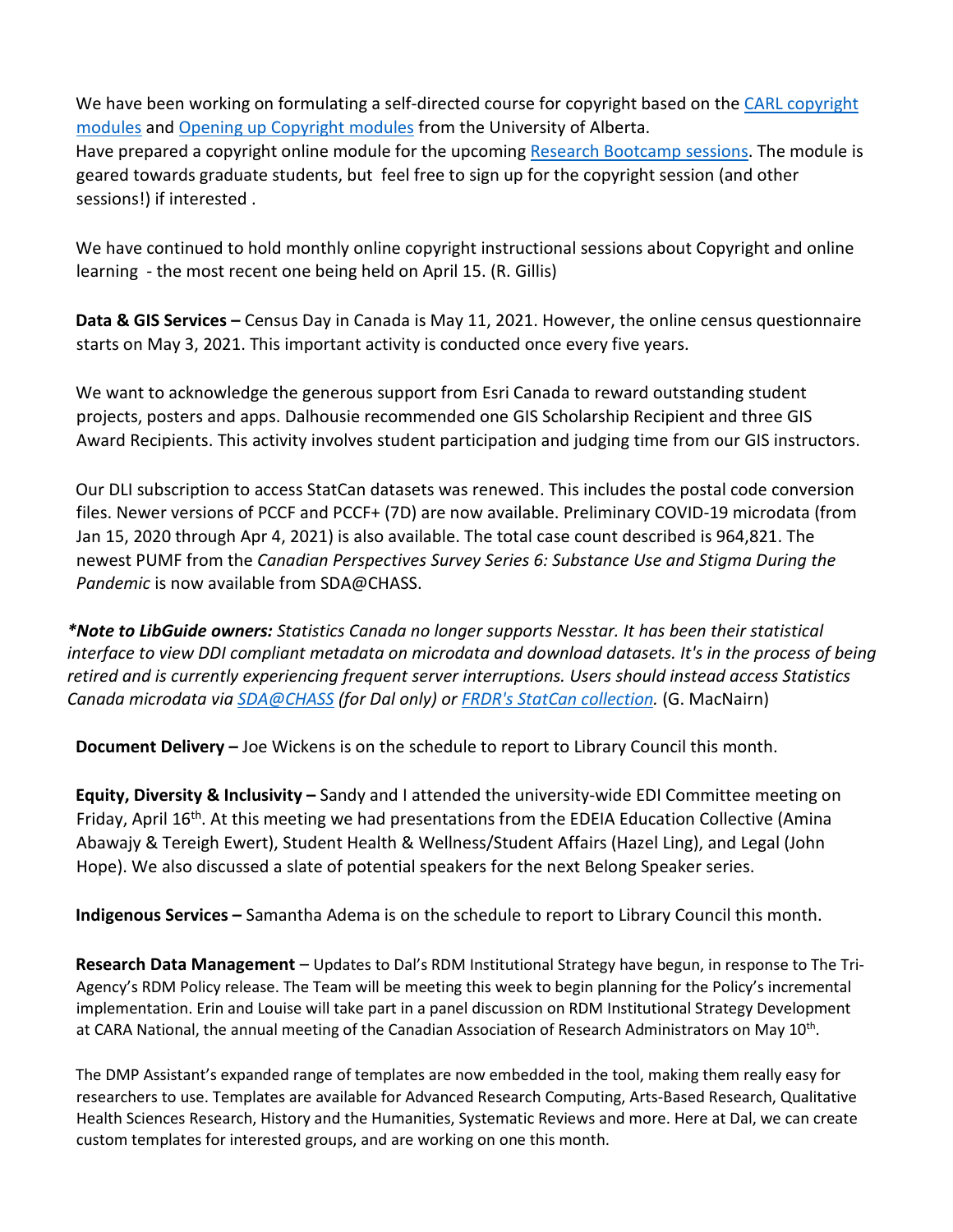Consults with researchers continue to keep us busy, and we're preparing for more interest as Dataverse gains traction and the Tri-Agency's policy rolls out. We're continuing to work on developing guidance, and building relationships within the university and the broader RDM community. (L. Gillis)

# **MacRae Library**

- Exams are now complete in Truro and the MacRae Library has started Spring/Summer hours.
- Work continues on the review and reclassification of our Government Documents collection.
- As part of our Seed library initiatives, Jolene prepared 30 Garden kits for distribution in the community as part of our "Growing Together Apart" initiative.
- Jolene Reid has accepted a temporary assignment for a year to work with the ATS Team in Brightspace support. She started in the position on April 19<sup>th</sup>. She will be working primarily from her office space in the MacRae Library.
- We are in the process of backfilling Jolene's position. Daryl will be taking on some of Jolene's docdel responsibilities during this time.
- Erin MacPherson and I will be attending the AgNIC AGM remotely next week.

# **Meetings & Events**

- The Library Services Team held a regular meeting on March 28<sup>th</sup>. The focus of the meeting was on updates from each area.
- The CAUL-CBUA Indigenous Knowledge Committee met on April  $9<sup>th</sup>$ , with special guest, Manisha Khetarpal of [Maskwacis Cultural College,](http://www.mccedu.ca/) to discuss possible knowledge and skills development opportunities.
- EngageNS we are close to finalizing the data sharing agreement with EngageNS for the Nova Scotia Quality of Life dataset. The Data Services Team will be working with the Office of Research Services staff on the end-user agreement and is discussing storage and access options with ATS.
- I attended the following other meetings and events:
	- o Copyright Update
	- o The Dal Libraries Virtual Milestone Event
	- o Open Research Committee
	- o Regular meeting with the Associate Dean Academic
	- o Two meetings of LIPCC
	- o Academic Leaders, Faculty of Agriculture
	- o Faculty Council, Faculty of Agriculture
	- o Goods & Services Accessibility Working Group & Subgroup meetings
	- o Research Commons
	- o SEET
	- o MacRae Staff
	- o Regular meeting with the Dean & Campus Principal, Agriculture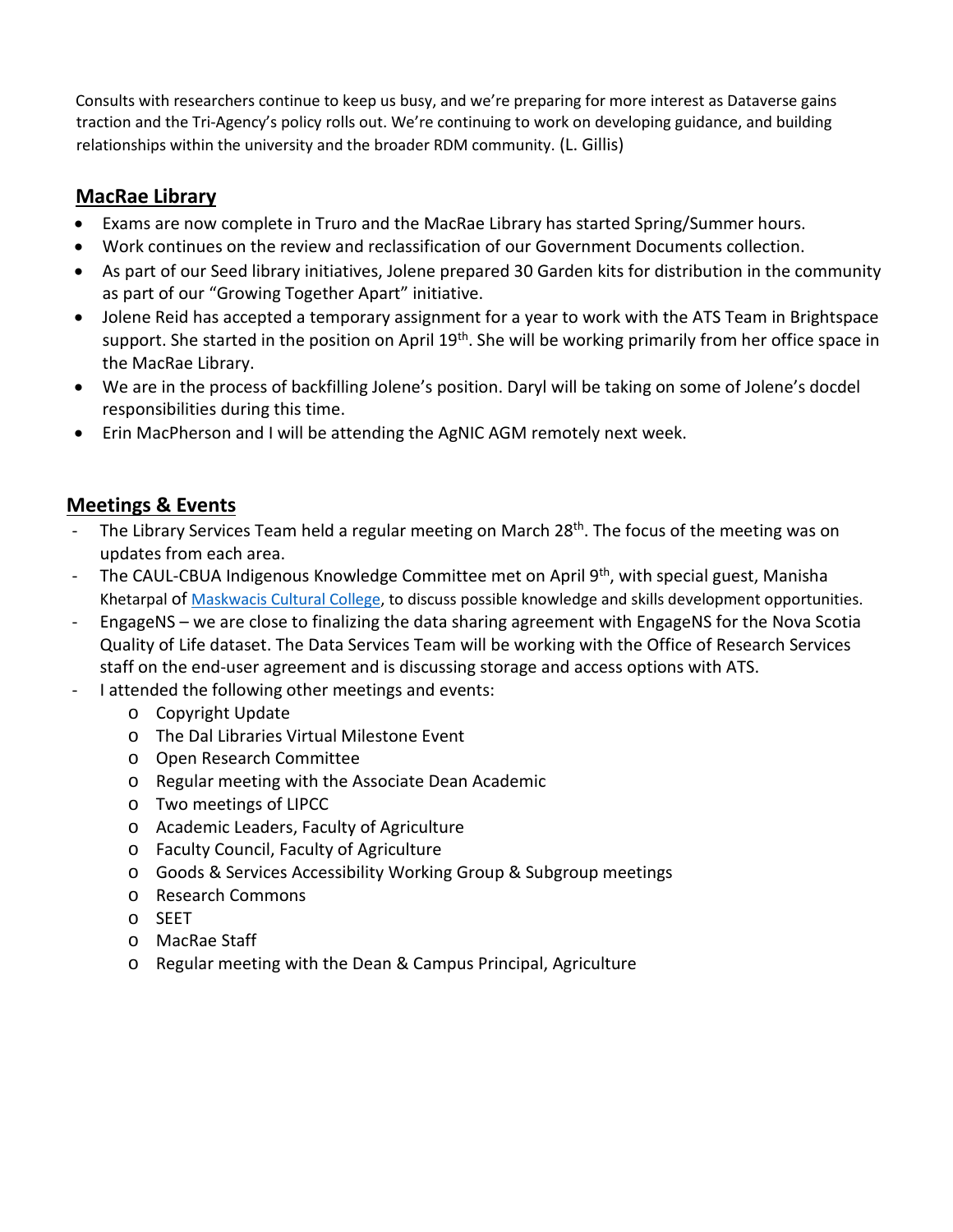Report to Library Council Janice Slauenwhite Manager, Financial & Physical Resources April 2021

Facilities

- With Kellie Hawley and Gina Coates, met with staff from Facilitates Management and the Office of Occupational Health & Safety to discuss the possibility of being able to use the Sexton Library this summer.
- Arranged to have shelving installed in room G69 on the main floor of Killam.
- Submitted request to the Return to Campus Committee seeking approval to continue to use room 2600 in the Killam Library as student study space over the summer.

### Finance

• Started work on 2021-22 budget.

# Other

• Attended Dal Libraries Virtual Milestone celebration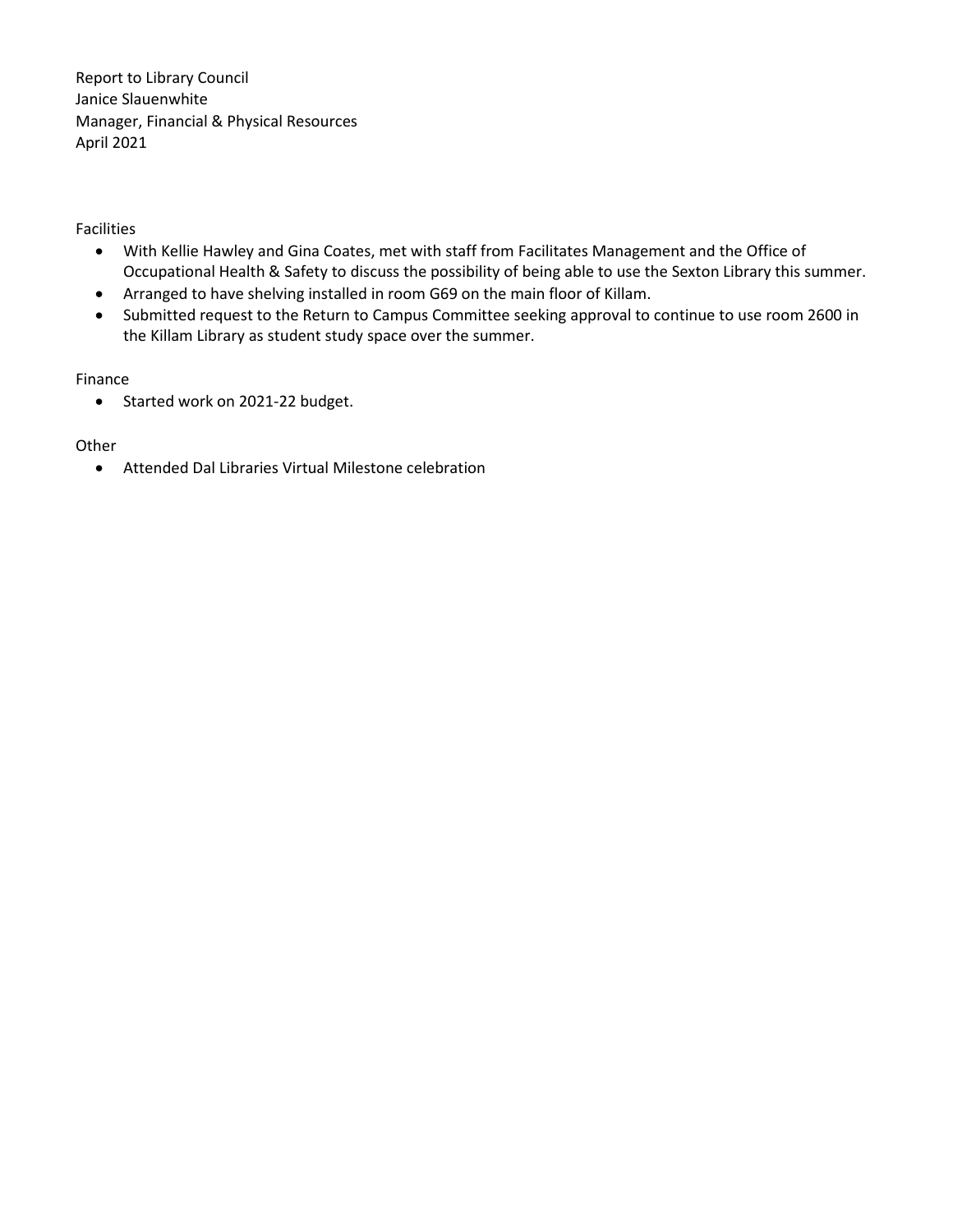# **University of King's College Library and Archives** Dalhousie Library Council Report April 2021

# **Library**

The Library continues to provide study spaces in the Reading Room Mondays through Fridays from 10 am-1 pm and 2-5 pm, from 6-9 pm on Wednesday evenings, and 1-5 pm on Saturday afternoons. The evening and weekend hours will end on April 21.

Summer hours begin April 26: Monday through Friday from 9 am to 5 pm.

Two of the current Student Library Assistants have been hired to work full time on alternating weeks through the summer.

The stacks remain closed, with books provided to borrowers by curbside pickup.

Photo opportunities for graduating students will be provided inside and on the front steps of the Library on April 26-27 by appointment, with a Covid safety plan in place.

# **University**

The University announced that the new Vice-President starting July 1 will be Dr. Sarah Clift, who teaches in the Contemporary Studies Program. She will replace Dr. Peter O'Brien, who has been Vice-President for the past four years.

The Foundation Year Program's final lecture of the year, "Levity," was given by Dr. Elizabeth Edwards by videoconference on April 8. Dr. Edwards, who is retiring this year, will give an encore presentation for Alumni on April 21.

On April 13, President Bill Lahey announced that teaching and learning and King's communal life in general will be largely in person this coming fall. Because of King's close association with Dalhousie, King's waited for Dr. Saini's announcement before finalizing King's plans.

King's goal is to safely open the campus to students, faculty and staff in September. A great deal of planning will be needed to settle details of measures required to ensure that in-person operations happen safely. Plans will be made according to the common safety framework developed through the Council of Nova Scotia University Presidents, of which President Lahey has been renewed as Chair for a further two-year term.

Residences and Prince Hall (the dining hall) will be open at a greater capacity than they were this year. Student services and student life will return to on-campus activity to the greatest extent safely possible, including the Library, Registrar's and Bursar's offices, Gym, Chapel and President's Lodge. The Wardroom (student pub), Galley (student café) and Co-op Bookstore will be able to operate in person with safety plans.

Respectfully submitted,

Janet Hathaway Interim University Librarian & Archivist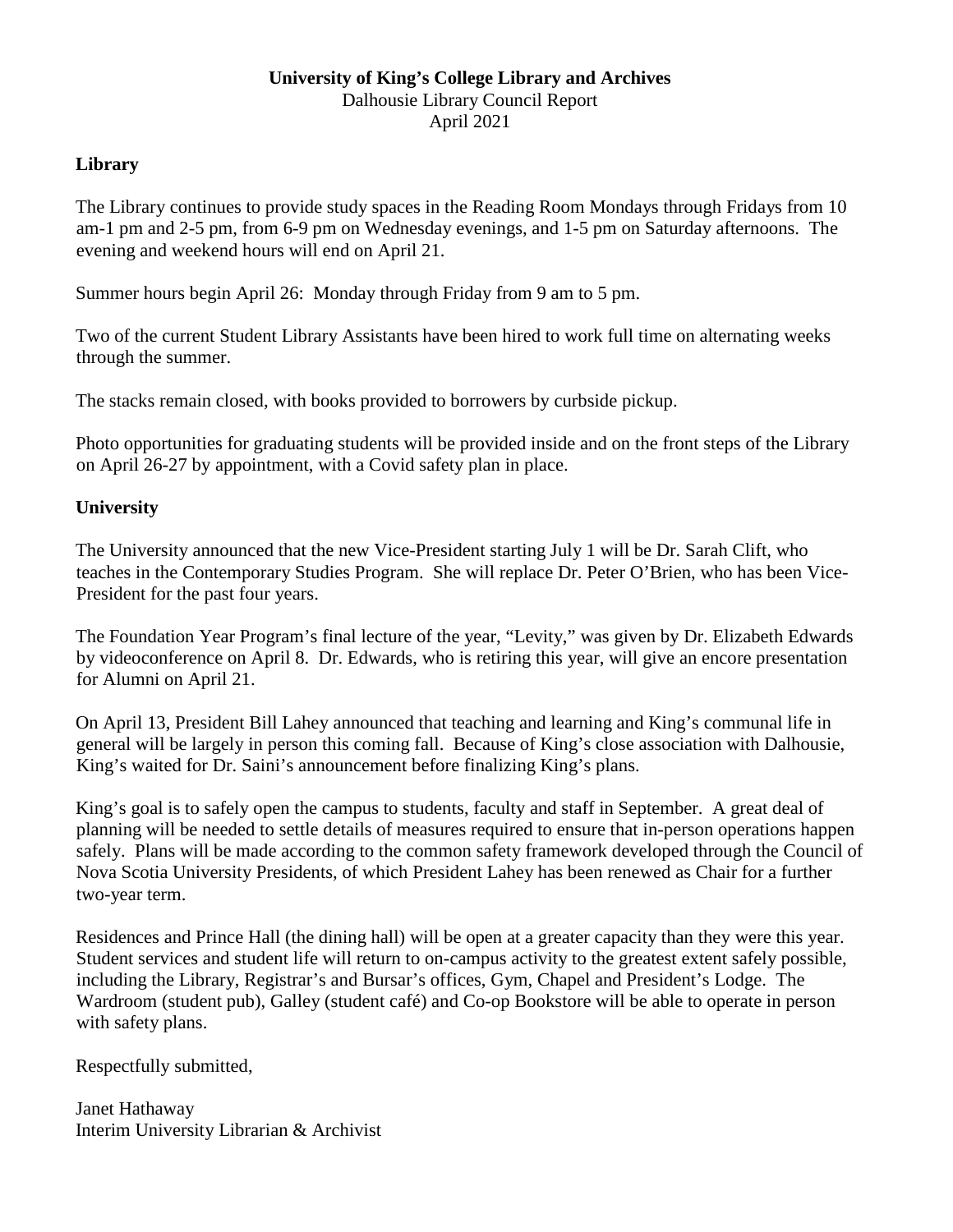# ATS Report – April 22, 2021

Marc Comeau – Director, Academic Technology Services

- First, thanks to SIF funding, we've been able to welcome Eric Rountree, Jolene Reid, Cassandra Larose and Sangeet Goyal to the ATS team for the next year. They will be providing instructional technologies support as well as working on other projects to help us move forward in this area.
- Ahmed and I are going to be joining an effort through the VP Research and Innovation's office that's looking at Research Data security issues. This is part of a broader national initiative that's taking place.
- To meet the requests from Access Services, we've brought a Navigator into the Killam Library to provide technical support onsite.
- We're working on a renewal for Urkund and have found out that it's soon to be acquired by Turnitin. Turnitin is a more challenging vendor to work with so we'll have to see what the future brings in this area.
- Our team has been working with Archives on the Bagit tool to improve it.
- We've encountered storage quota issues with Blackboard Collaborate Ultra and are going to work with Courtney to develop a retention schedule for those videos and use that to help guide our work in reducing the congestion.
- Virtual Proctoring RFP is continuing, but progress is being made.
- Classroom Technologies renewal is underway, most rooms in this project are on Sexton Campus.
- We've submitted some Strategic Initiatives Funding requests. These are largely to renew things that we had put in place for the pandemic.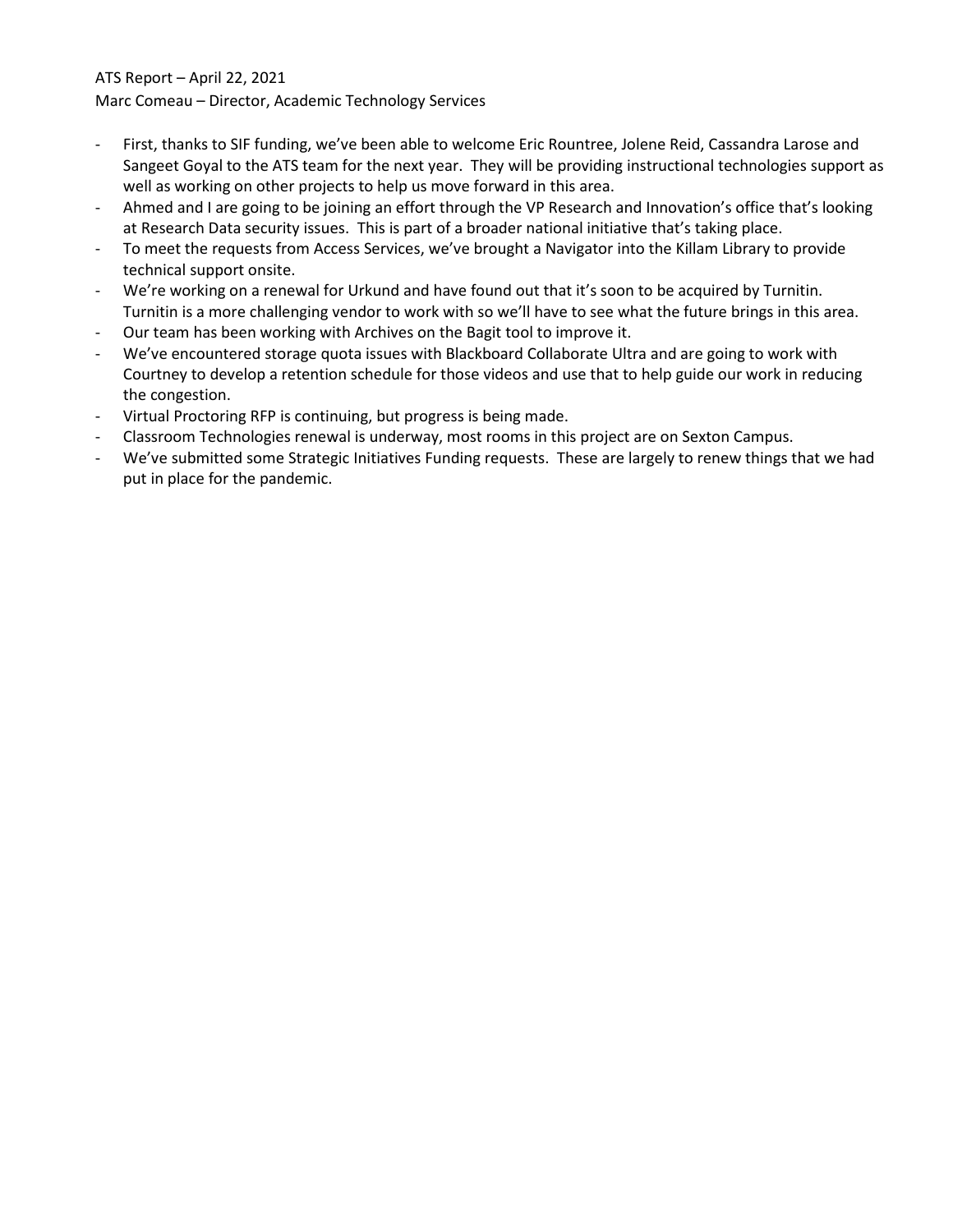Report to Library Council from Marlo MacKay, Communications Coordinator March 26–April 22, 2021

- Attended a farewell reception for Art Stevens.
- Participated in a call with other communications personnel from CARL libraries.
- Met with Ryan McNutt for an update on the rollout of the university's strategic plan to coordinate the rollout of the digital strategy.
- Attended the virtual milestone celebration event.
- Met with Ann Barret and Krishna Sirivuri to discuss a research commons webpage.
- Worked with Sarah Stevenson and Michelle Paon on updating the libraries.dal.ca authors list for the campus web team, related to the bigger dal.ca renewal and formalized my role as web publisher
- Attended the monthly community engagement roundtable hosted by Erica Gagnon, attended by other communications and community outreach personnel across Dalhousie.
- Exploring Microsoft Sway as a potential tool for electronic newsletters and other types of publications.
- Promoted Research Bootcamp and other Dal Libraries workshops.
- Met with the 2021/22 Dal Reads author Francesca Ekwuyasi to start discussing programming for the upcoming year. The eBook of this year's selection, *Butter Honey Pig Bread*, is available [here.](https://novanet-primo.hosted.exlibrisgroup.com/primo-explore/fulldisplay?docid=NOVANET_ALEPH006753154&vid=DAL&search_scope=default_scope&tab=default_tab&lang=en_US&context=L&isFrbr=true)
- Attended regular meetings with SLT and Donna.
- Attended a heads meeting and liaisons meeting as a guest.
- Hosted the town hall on April 19.
- Met with the Health & Wellness committee.
- Met with Johnelle to discuss a work plan for her support for social media role.
- Produced two issues of the *Connected Classrooms* newsletter with Michelle Soucy (comes out every second Thursday).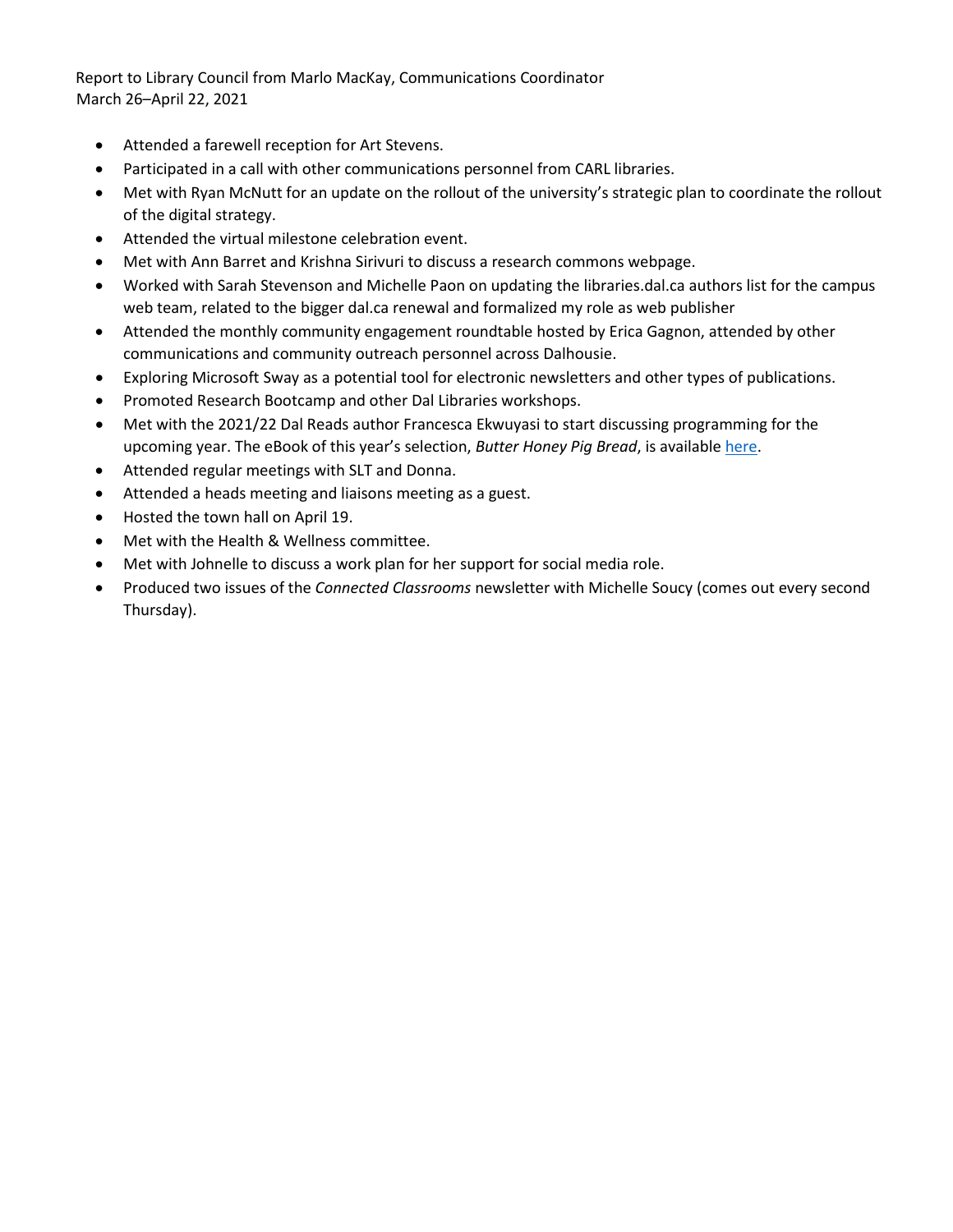#### Michael Moosberger Associate Dean - Archives, Special Collections and Records Management & University Archivist 26 March - 21 April 2021

#### Associate Dean - Archives, Special Collections and Records Management

- Attended regularly scheduled SLT and Heads meetings as well as my monthly meetings with Donna.
- Continued to participate on conference calls for the DPWG.
- Met with Creighton to discuss the Archives' SIM summer internship. None of the candidates interviewed accepted the position or were suitable so the position has been re-posted as a Records Management Intern in the hopes of attracted a different pool of applicants.
- Continued to meet with Creighton Barrett to discuss the progress on the Libraries' digital preservation initiatives and other archival related matters.
- Met with Creighton, Geoff and Roger to discuss the potential rights management and digitization issues related to a request received from Dave Frizzle to have many of the unpublished works from the Frank Parker Day fonds digitized and then published on his blog.

#### University Archivist

- Continued to meet regularly with Courtney to discuss the many records management related issues including the guidelines for digitizing university records, the Financial Services DalCLASS section and the review of the Records Management Policy.
- Continued to attend meetings and provide ongoing consultations with Jacquie Gahagan and the LGBTQ community on the LGBTQ Seniors Archive as well as to provide input on the management and preservation of the oral histories being created as part of the project.
- Attended the bi-weekly Archives' Team Meetings.
- Responded to a number of research questions and other enquiries related to the donation of and management of private and university-related material to the Archives. These included:

#### Research and Other Enquiries

- o Harold Medjuck related to his 2018 enquiry concerning the stone walls that surround much of the Studley campus.
- o John Kirk, Spanish related to finding a local book appraiser who could appraise his Cuban books before they are sent to the University of Nottingham.
- o Andrea Dorfman, NS filmmaker related to getting a personal copy of Love That Boy, the film she directed when she worked with Chris Zimmer at imX.
- o Jennifer MacIsaac related to the retention of government publications in the Agricola Collection.
- o Neil Martin, Engineering, University of New South Wales related to John Lions, widely regarded as the grandfather of the Open Source community and his employment at Dalhousie in 1967.
- o Dave Frizzle, NS related to his interest in having many of the unpublished works from the Frank Parker Day fonds digitized and then published on his blog.

#### Donation Enquiries

- o Jason Morrison, Dept of Psychiatry, Dal related to the donation of the personal papers and research materials from Alexander H., Jane M. and Dorothea C. Leighton and the Robert Jones fonds.
- o David Bentley concerning to donation of his father Percy Jardine Bentley's student engineering notebooks from 1923 when he was a student at NSTC.
- o Fay Cohen, former faculty member concerning the donation of her research and professional papers.
- o Emma Carey, Archivist and Research Assistant at Formac Lorimer Books concerning the possible donation of the company's entire archival holdings.
- o Nancy Herman, whose great uncle was William Inglis Morse concerning the donation of a map by Sieur Lalanne, dated 1684 that Morse used in his book on Paradise, Nova Scotia.
- o Andrea Dorfman, NS Filmmaker concerning the donation of her first feature film, Parsley Days and developing an ongoing relationship for all of her past and future creative works.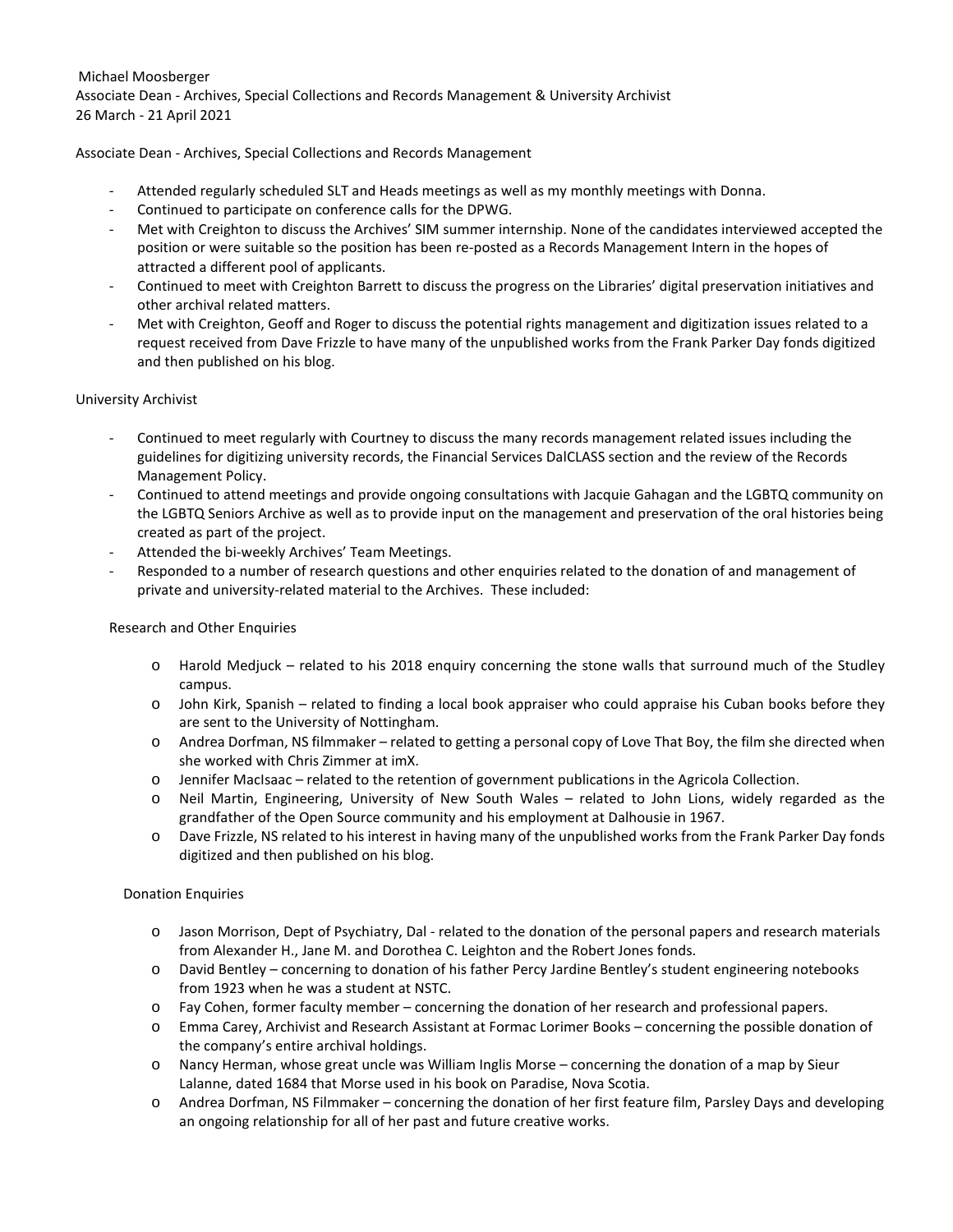# **Report to Library Council**

April 22, 2021

Submitted by Michelle Paon, Associate Dean Resources & Head of Sexton Library

The Dal Libraries recently celebrated a number of staff milestones, marking significant years of service with the university. Among those recognized were members of the Sexton Library team and the Resources team, some of whom have been with the Libraries/university for a remarkable number of years!:

- Sexton Library team: Amanda Sparks (30 years), Sarah Jane Dooley (15 years), Sarah Davis (10 years), Gina Coates (5 years).
- Resources team: Linda Clark (40 years), Gail Fraser (40 years), Penny David (40 years), Mary Lou Caissie (35 years), Erin Winchcombe (10 years).

Sincere congratulations to all of the milestone honourees for your commitment and contributions to the Dal Libraries and the campus community!

# **Associate Dean Resources**

I'm delighted to announce that Carlina Gillis has accepted the position of Resources Licensing Manager and will join the Dalhousie Libraries on May  $1<sup>st</sup>$ . She will be responsible for collections budgets, the negotiation of electronic resource licenses and invoice processes, communication with consortial groups, and liaison with vendors. Carlina has worked at Dalhousie University as the Department Administrator with the School of Biomedical Engineering, and as the Administrative Manager with the Centre for Collaborative Clinical Learning & Research. She holds a Bachelor of Business Administration degree from St. Francis Xavier University and has worked as a Manager of Operations with the Nova Scotia Department of Labour and Advanced Education. We look forward to welcoming Carlina to the Resources team and guiding her orientation during the coming months.

Heather MacFadyen, Kirsten Huhn and I collaborated in preparing a presentation for liaison librarians/ subject selectors related to the Libraries' Collections budget and the Web of Science and Scopus databases, both licensed through the Canadian Research Knowledge Network (CRKN) consortium. I facilitated the liaison meeting on April  $13<sup>th</sup>$ .

Consortial licensing news (contributions from K. Huhn):

- Over the past year, the new primary source collections purchased from Gale Cengage by CRKN members reached a threshold value that ensured that the vendor will waive hosting fees in perpetuity for two databases licensed by the Dal Libraries: [Eighteenth Century Collections Online](https://dal.ca.libguides.com/az.php?q=Eighteenth%20Century%20Collections%20Online) (ECCO) and the Times Digital [Archive.](https://dal.ca.libguides.com/az.php?q=Times%20Digital%20Archive) As a result, the Dal Libraries will save more than \$6000 in hosting fees.
- The Libraries licensed several Gale collections that will expand the primary source content available to Dalhousie faculty and students: the *Indigenous [Peoples of North America](https://dal.ca.libguides.com/az.php?q=gale%20indigenous%20peoples%20of%20north%20america)* and from the Archives of Sexuality & Gender: the *[LQBTQ History & Culture since 1940](https://dal.ca.libguides.com/az.php?q=lgbtq)* - Parts 1 and 2.

I have accepted an invitation to join the National Shared Print Network Steering Committee, as the representative of the Council of Atlantic University Libraries (CAUL). The committee has been formed pursuant to the recommendations in th[e Final Report of the Canadian Collective Print Strategy Working Group,](https://www.carl-abrc.ca/wp-content/uploads/2020/09/CCPSWG_final_report_EN.pdf) an initiative sponsored by the Canadian Association of Research Libraries (CARL) and Library & Archives Canada.

# I participated in:

- Dal Reads Committee meeting in which we had the opportunity to meet and have a lively discussion with Francesca Ekwuyasi, author of the 2021 DalReads book, *Butter Honey Pig Bread*. I'm midway through reading the book and I'm enjoying it very much!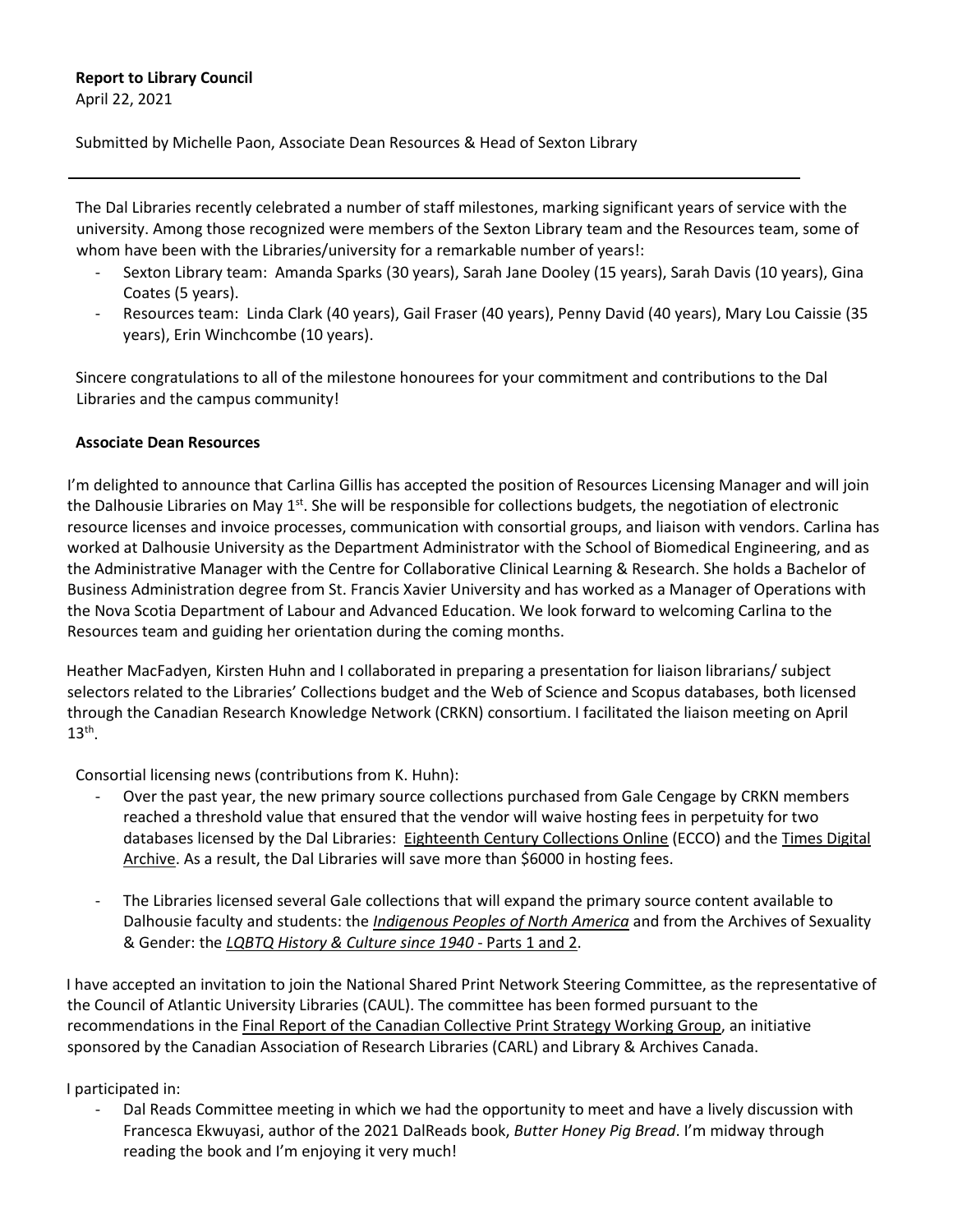- the School of Information Management (SIM) initiative to offer feedback to SIM students on their resumes; I was matched with a graduate student to whom I provided suggestions and guidance.

# **Head - Sexton Library**

- I have been meeting regularly with Library Services Manager Kellie Hawley, discussing matters related to Sexton Library facilities, equipment issues, schedule changes, and staff training, among others.
- Sexton Library Evening & Weekend Supervisor Cassandra Larose has been seconded to the Libraries Brightspace team for a 12-month period, starting April 1, 2021.
- On April 5<sup>th</sup>, Lauren Davis joined the Sexton Library team as a Library Services Assistant for a 6-month term. She is a graduate of the NSCC Library & Information Technology Diploma program. Welcome, Lauren!
- The Dean of the Faculty of Engineering, Dr. John Newhook, will continue in the role of Acting Dean of the Faculty of Architecture & Planning until May 31, 2021.
- I chaired the Sexton Library staff meeting (April 9th).

**NSIS Librarian** - prepared/submitted the librarian's monthly report and attended the April NSIS Council meeting.

During the month, I participated in the following meetings / attended events:

- Senior Leadership Team; Heads; Library Council;
- Libraries Town Hall (2)
- Update meetings with: Dean of Libraries; AD Library Services (2);
- Orientation/Update meetings with Sexton Library Services Manager (4): Mar. 25, 30, Apr 8, 20
- Resources Management team meeting
- ATS/Resources team regular update meeting with Marc Comeau
- Associate Dean Resources update meeting with Marc Comeau
- Research Commons initiative Mar 26, April 12
- Faculty Council Engineering; Faculty Council Architecture & Planning

**Vacation**: 4 days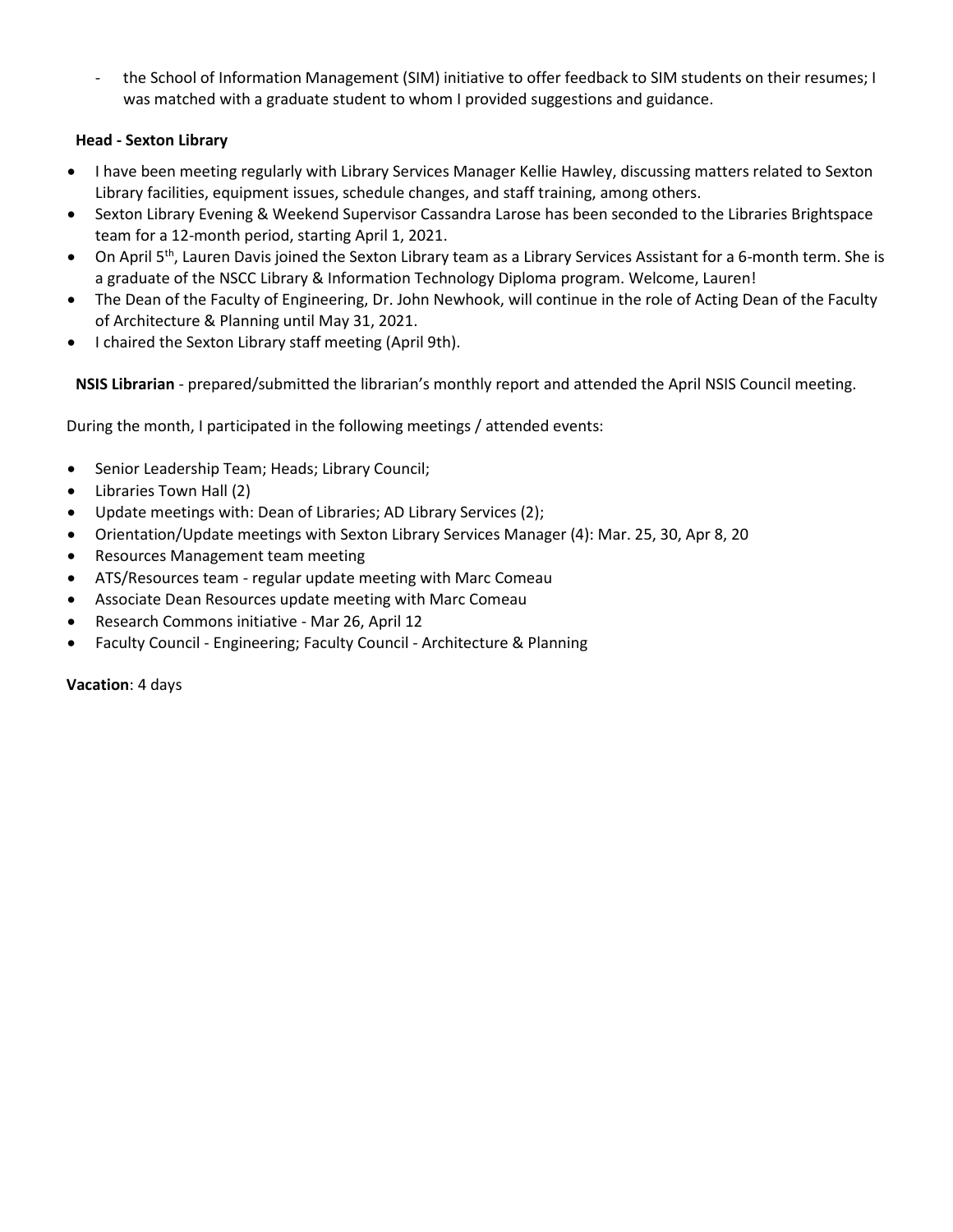**Report to Library Council Sandy Dwyer Director, Libraries HR & Access Services April 2021**

# **Libraries HR Highlights**

# **Staffing**

- Carlina Gillis was the successful candidate for the Resource Licensing Manager position. Carlina currently works at Dalhousie University as the Department Administrator with the School of Biomedical Engineering, and as the Administrative Manager with the Centre for Collaborative Clinical Learning & Research. Carlina will be starting in her new role on May 3rd.
- We have filled four of the eight Instruction Support Technicians (SIT1) (twelve-month terms) positions. Bennet McNutt, who had currently been working at the libraries as a course builder, and Eric Rountree began in these positions on April  $12<sup>th</sup>$ . The two other positions were filled internally by Cassandra Larose and Jolene Reid.
- Interviews for the Library and GIS Developer position are taking place the week of April  $19^{th} 23^{rd}$ . Search committee members are Jason Flynn, Sandy Dwyer, Krishna Sirivuri and Gwen MacNairn.
- Gina Coates will be filling in for Kellie Hawley as Manager, Library Services (Sexton) effective April 28<sup>th</sup>. Kellie will be away for approximately 6 weeks on medical leave.
- The posting for the vacant Library Assistant C5 position, at the Sexton Library, closed on April 16<sup>th</sup>. Search committee members are Gina Coates, Carl Harvey, Amanda Sparks and Sandy Dwyer.
- Interviews for the Manager, Access Services (Killam) are taking place the weeks of April  $19^{th}$  -April  $29^{th}$ . Search committee members are Sandy Dwyer, Elaine MacInnis, Sarah Stevenson, Jan Pelley and Mick Bottom.
- The Instructional Support Technician & Captioning Coordinator 12-month term closed on April  $16^{th}$ . Search committee members are Mick Bottom, Michelle McDonald, Mike Duggan and Sandy Dwyer.
- Lauren Davis has been hired to backfill Cassandra Larose while she is in a 12-month SIT 1 Instructional Support Technician term position. Lauren is graduating from the NSCC Library Technician program and will be using this opportunity to meet her work placement requirements as well. Lauren is currently working part time but will begin full-time on April 26<sup>th</sup>.
- Jolene Reid will be moving from her current Library Services Assistant position to a 12-month SIT 1 Instructional Support Technician term position effective April 19, 2021. We are in the process of backfilling her Library Services Assistant position.
- Simone Lewis has been hired to backfill Nellie Clyke while she is away on a 3 month leave of absence to work on a project for the NSGEU. Simone began in this position on April  $12<sup>th</sup>$ .

Simone is graduating from the NSCC Library Technician program and will be using this opportunity to meet her work placement requirements as well.

- Merran Carr-Wiggins has returned to the Libraries part-time for 3 months to assist with Uniweb.
- Rebecca Davison has been hired to backfill Kellie Hawley's document delivery position while she is seconded to the role of Manager, Library Services (Sexton). Rebecca began in this position on April 19th. Rebecca is graduating from the NSCC Library Technician program and will be using this opportunity to meet her work placement requirements as well.
- A posting for the Library Services Weekend Supervisor (C5) position at the Kellogg Library will be going live very soon. This position will be to replace Molly Thompson who sadly is unable to return to the workplace due to continuing illness.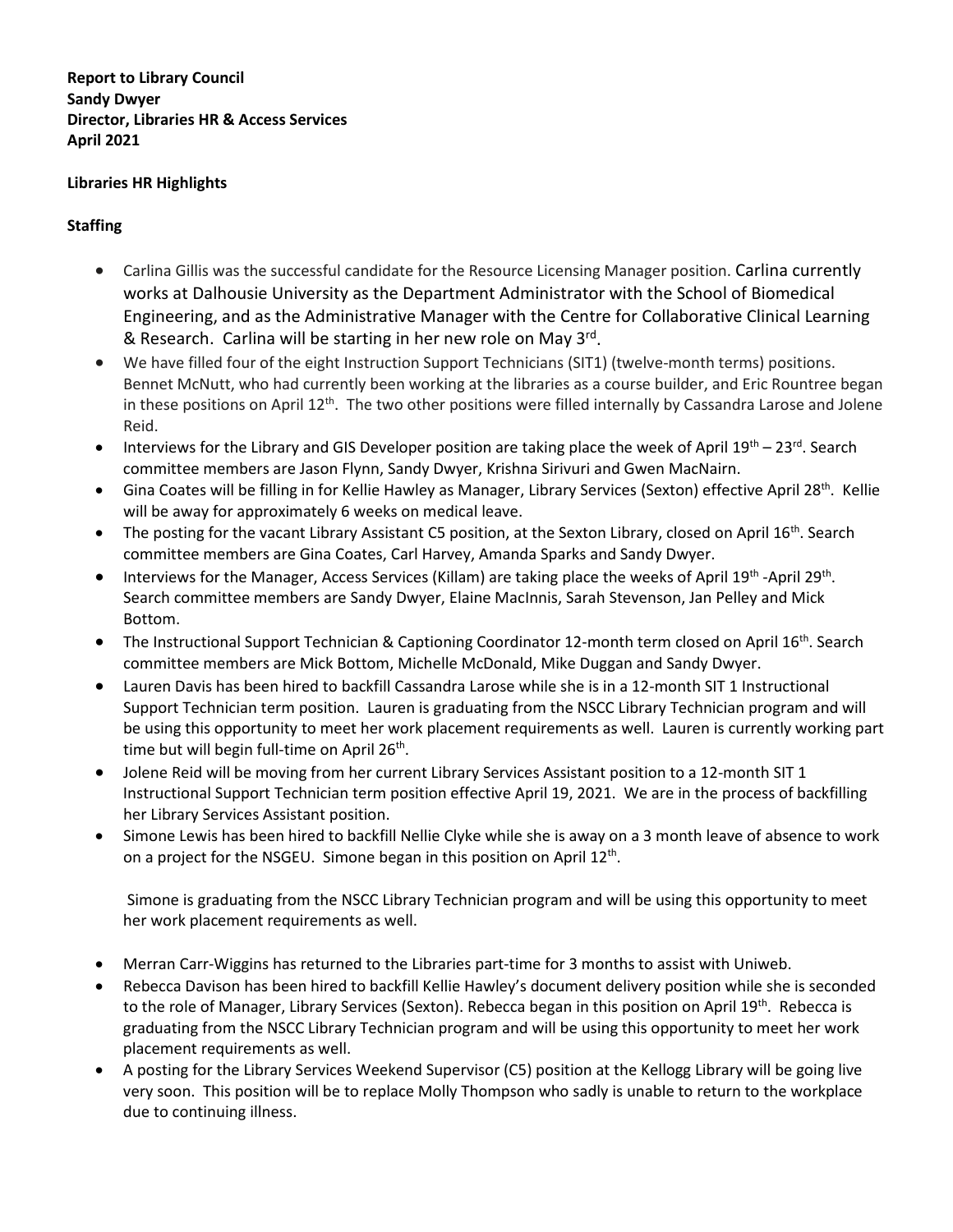# **EDI**

Attended the Dalhousie University EDI Committee meeting on April 16<sup>th</sup>. Presentations were given on the following topics:

The Indigenization Diversity Equity Inclusion Accessibility (IDEIA) Education Collective - learning opportunities and workshops related to IDEIA - Amina Abawajy, Education Advisor*,* Human Rights and Equity Services and Tereigh Ewert, Senior Educational Developer (Diversity and Inclusivity) Student Health and Wellness/Student Affairs - Hazel Ling Legal (EDI related) – John Hope, General Counsel

# **Health & Wellness**

Once again, the Dal Libraries is participating in Horizons Community Development Associates Inc.'s "Spring into Action" challenge. This year it takes place from April 12 to May 21. The goal is for participants to achieve at least 30 minutes of physical activity, for five days each week of the six-week challenge. Courtney Bayne and Gina Coates are this year's captains of our two teams and we have a total of 16 participants.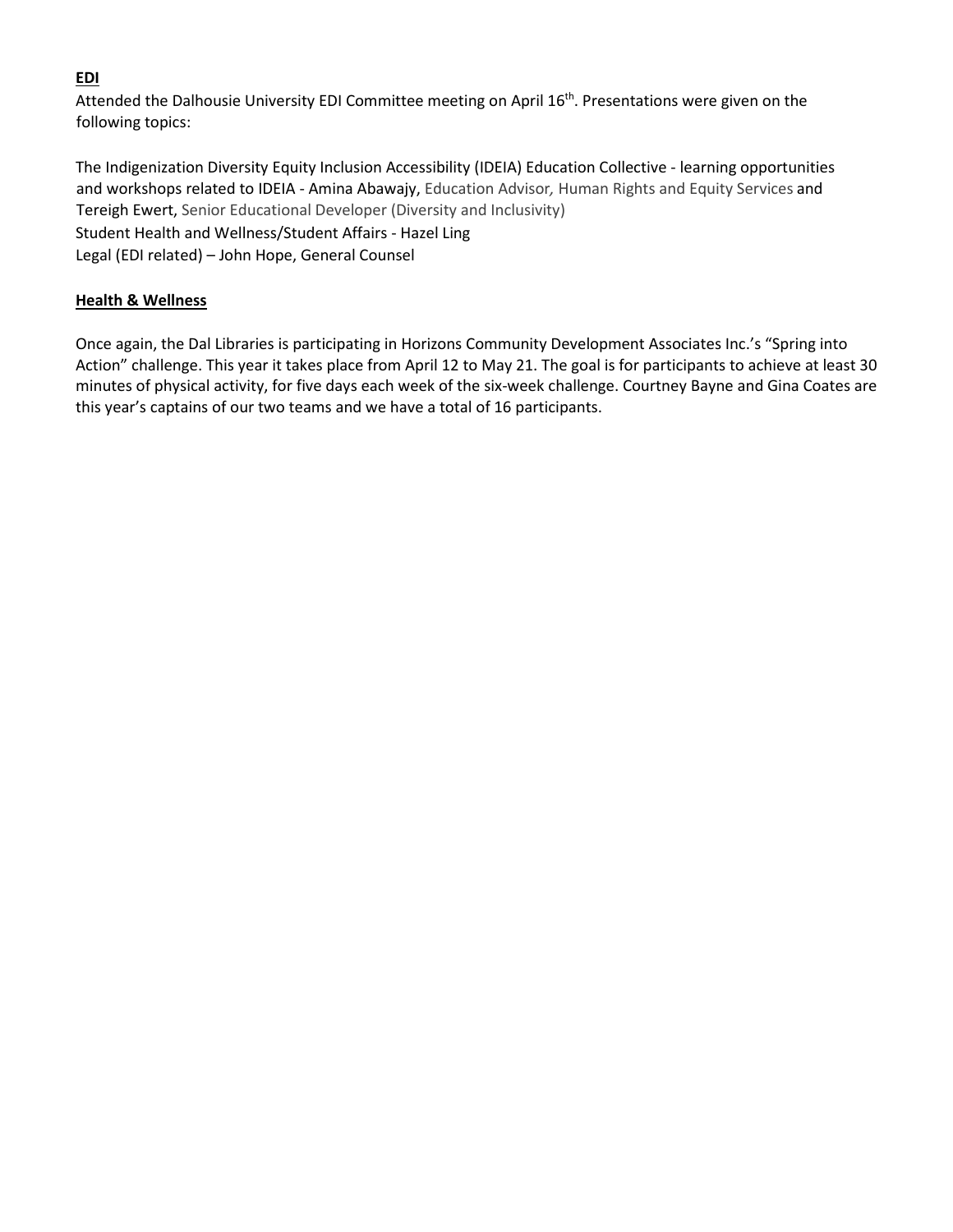# **Library Council Report: 22 April 2021**

AD Planning | Head of Killam: Sarah Stevenson

### **AD Planning**

### Strategic Planning for Libraries

The University Strategic Plan was recently discussed at a closed Senate meeting and is expected to be approved by the Board of Governors this month. At this point, the plan remains confidential to anyone who is not a member of Senate. We are strongly encouraged to tie our Strategic Plan to the University Strategic Plan. There will be a call go out in the next week for volunteers for the Strategic Planning process. Selections will be made from that pool of volunteers to ensure representation for location, union group, Equity Diversity Inclusion and Accessibility. This is a major undertaking, so I anticipate that there will be roles in the process for all volunteers, even if that are not part of the Strategic Plan committee. The Dean, Associate Dean Planning and Coordinator of Assessment are standing members of the Strategic Plan committee.

# LIPCC:

LIPCC continues to be busy planning for three new, and three returning interns. There are 19 system-wide projects which will be undertaken by interns from across the libraries. The scope of work is wide and includes developing the content of the new Research Commons website, updating online tutorials, redesigning LibGuides for accessibility and content clarity, creating bibliographies for an archival digital collection, assessing over twenty ebook platforms for usability and accessibility, as well as opportunities to consider various perspectives and communities through an EDI lens. It is going to be a very busy and we hope a very fulfilling summer for our interns and supervisors. New for the supervisors this year will be three scheduled supervisor group check ins to monitor progress and support each other.

### **Head of Killam**

### Collections:

Late March was very busy with one of the expensive invoices coming in significantly under budget. This resulted in a lot of concentrated spending in a short period of time. Many, many thanks to the Resources Team for wrangling the financial details to make sure we spent this windfall. Through various circumstances we have been able to pick up several items that have been on our 'wish list' for years, as well as convert print reference materials to electronic. There are two important discussions this week about the future of our streaming video collection (which didn't exist this time last year). I've thanked the "Stream Team" in the past, but it bears repeating: Thank you to everyone who has helped with the streaming video requests in the last 12 months. We went from zero to thousands of titles in a remarkably short amount of time. For almost everyone involved (save perhaps Kirsten Huhn) this was new territory and we needed to conquer it quickly to meet the needs of online teaching. I am grateful for the dedication and perseverance of all involved.

Music Collection Space

We now have a design in hand from SpaceSaver to install purpose-built shelving for our music scores in room G70. This is tremendously exciting to have proper housing for these materials. The next step is to secure funding to make this a reality. We have identified potential funding for part, but not all of the project.

### Selected meetings & events

- Dal Libraries Virtual Milestone event congratulations to all who were recognize for their years of service this year!
- Faculty of Science Council
- NS LGBT Seniors Archive Community Advisory Committee monthly meeting
- Senior Leadership Team & Heads meetings
- LIPCC meetings (2)
- Streaming Video meetings: Budget and Service evaluation

Respectfully submitted, Sarah Stevenson